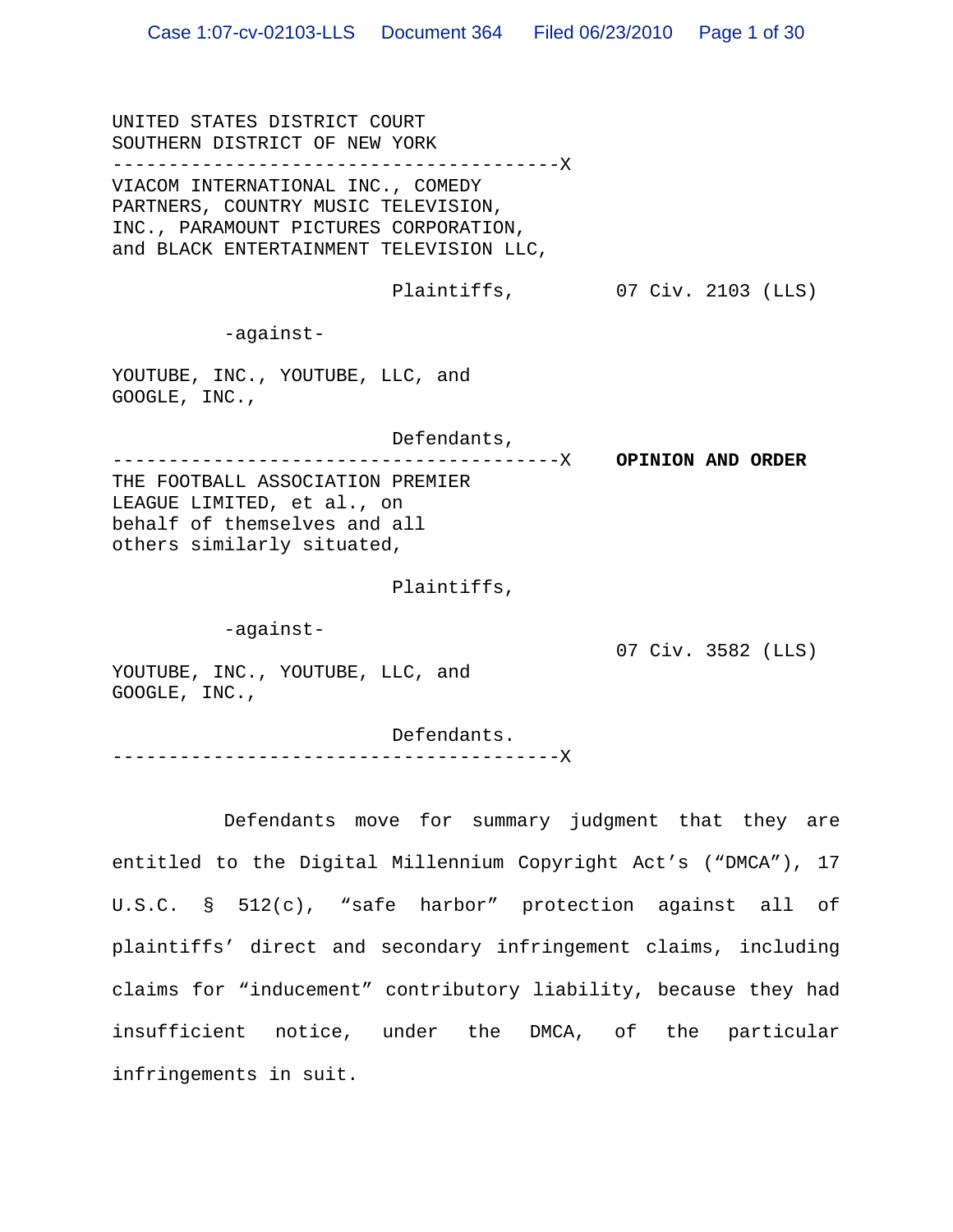Plaintiffs cross-move for partial summary judgment that defendants are not protected by the statutory "safe harbor" provision, but "are liable for the intentional infringement of thousands of Viacom's copyrighted works, . . . for the vicarious infringement of those works, and for the direct infringement of those works . . . because: (1) Defendants had 'actual knowledge' and were 'aware of facts and circumstances from which infringing activity [was] apparent,' but failed to 'act[] expeditiously' to stop it; (2) Defendants 'receive[d] a financial benefit directly attributable to the infringing activity' and 'had the right and ability to control such activity;' and (3) Defendants' infringement does not result solely from providing 'storage at the direction of a user' or any other Internet function specified in section 512." (See the parties' Notices of Motion).

 Resolution of the key legal issue presented on the parties' cross-motions requires examination of the DMCA's "safe harbor" provisions, 17 U.S.C. § 512(c), (m) and (n) which state:

# **(c) Information residing on systems or networks at direction of users.—**

 **(1) In general.—**A service provider shall not be liable for monetary relief, or, except as provided in subsection (j), for injunctive or other equitable relief, for infringement of copyright by reason of the storage at the direction of a user of material that resides on a system or network controlled or operated by or for the service provider, if the service provider—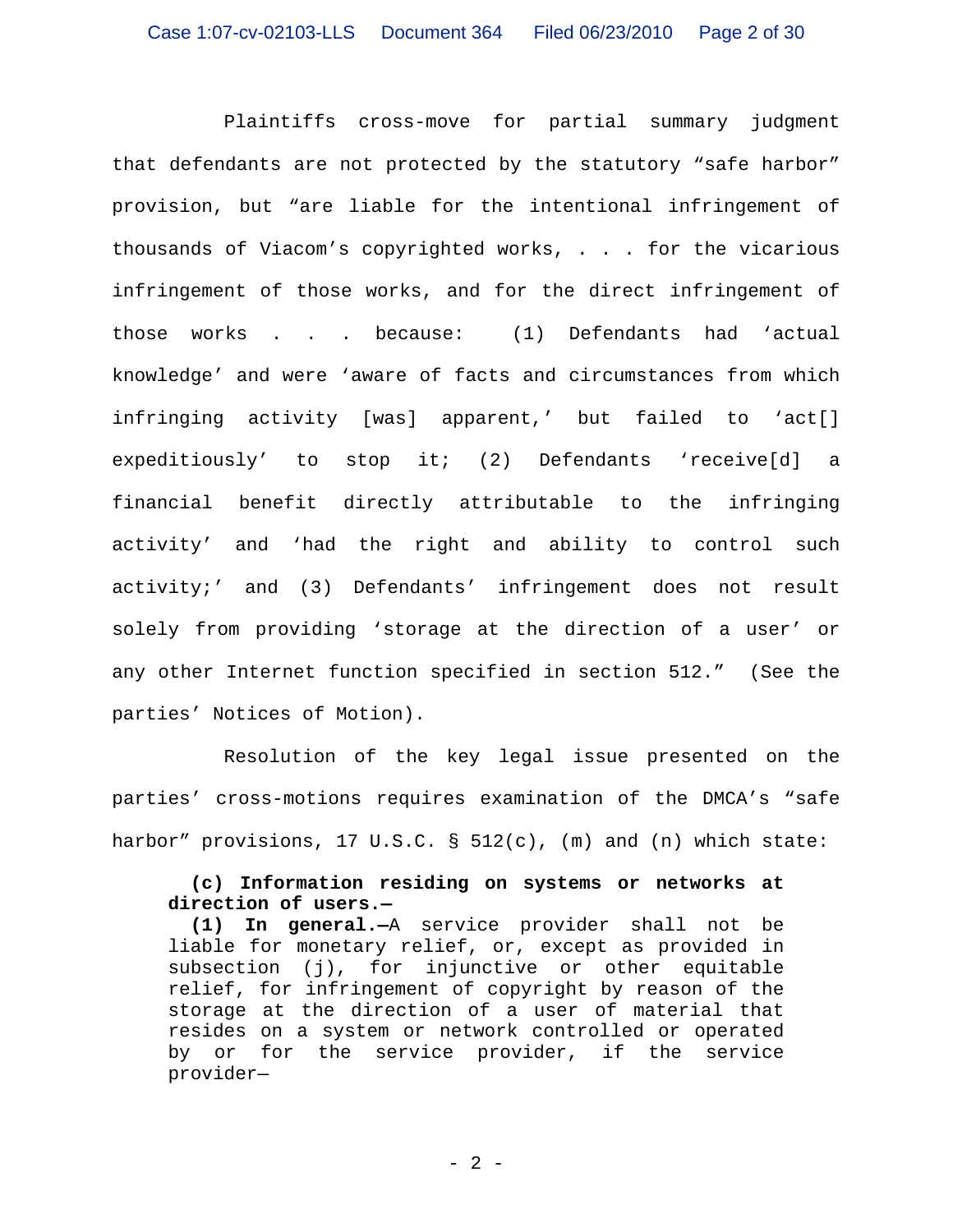**(A)(i)** does not have actual knowledge that the material or an activity using the material on the system or network is infringing;

 **(ii)** in the absence of such actual knowledge, is not aware of facts or circumstances from which infringing activity is apparent; or

 **(iii)** upon obtaining such knowledge or awareness, acts expeditiously to remove, or disable access to, the material;

 **(B)** does not receive a financial benefit directly attributable to the infringing activity, in a case in which the service provider has the right and ability to control such activity; and

 **(C)** upon notification of claimed infringement as described in paragraph (3), responds expeditiously to remove, or disable access to, the material that is claimed to be infringing or to be the subject of infringing activity.

**(2) Designated agent.**—The limitations on liability established in this subsection apply to a service provider only if the service provider has designated an agent to receive notifications of claimed infringement described in paragraph (3), by making available through its service, including on its website in a location accessible to the public, and by providing to the Copyright Office, substantially the following information:

> **(A)** the name, address, phone number, and electronic mail address of the agent.

> **(B)** Other contact information which the Register of Copyrights may deem appropriate.

The Register of Copyrights shall maintain a current directory of agents available to the public for inspection, including through the Internet, in both electronic and hard copy formats, and may require payment of a fee by service providers to cover the costs of maintaining the directory.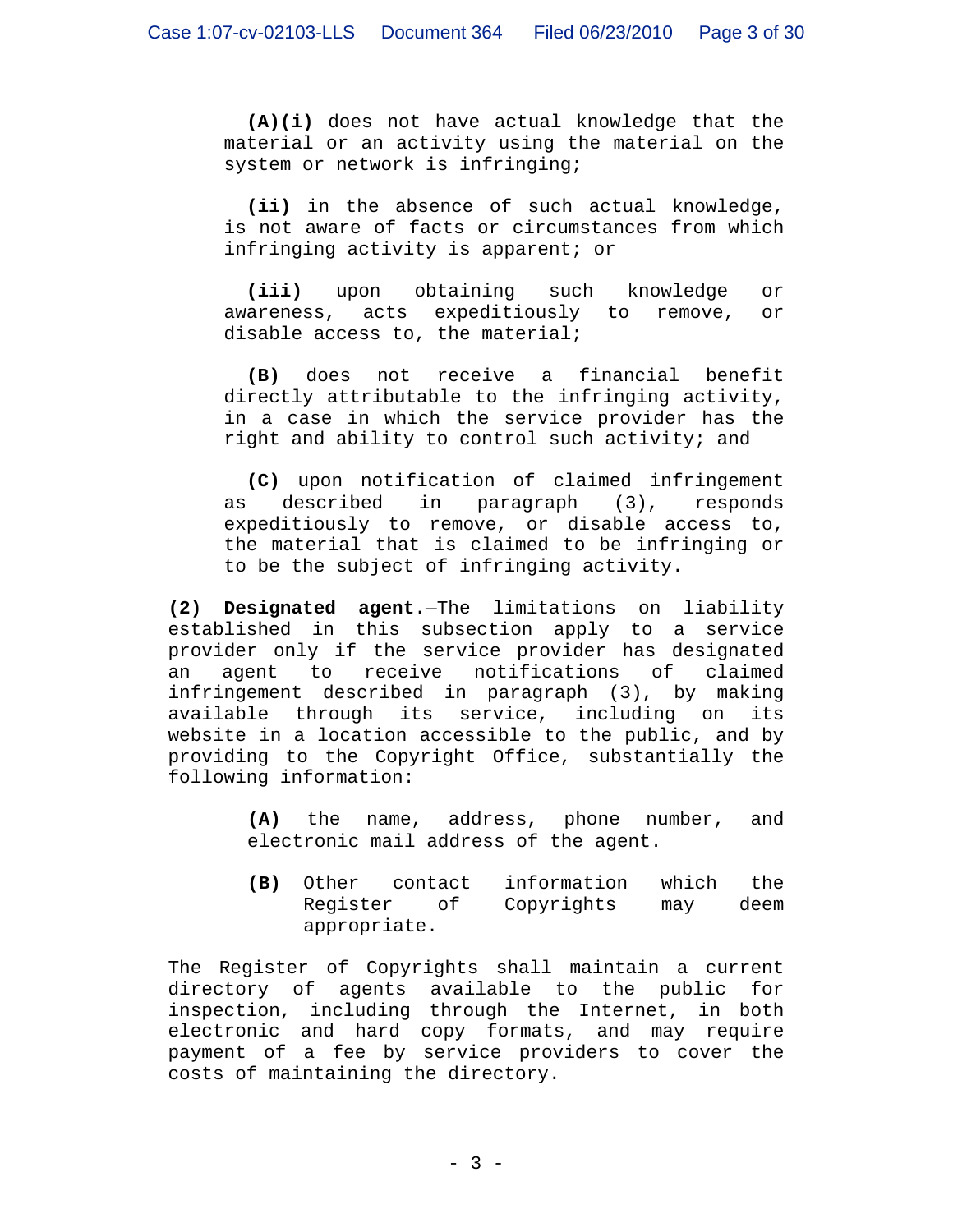## **(3) Elements of notification.—**

 **(A)** To be effective under this subsection, a notification of claimed infringement must be a written communication provided to the designated agent of a service provider that includes substantially the following:

> **(i)** A physical or electronic signature of a person authorized to act on behalf of the owner of an exclusive right that is allegedly infringed.

> **(ii)** Identification of the copyrighted work claimed to have been infringed, or, if multiple copyrighted works at a single online site are covered by a single notification, a representative list of such works at that site.

> **(iii)** Identification of the material that is claimed to be infringing or to be the subject of infringing activity and that is to be removed or access to which is to be disabled, and information reasonably sufficient to permit the service provider to locate the material.

> **(iv)** Information reasonably sufficient to permit the service provider to contact the complaining party, such as an address, telephone number, and, if available, an electronic mail address at which the complaining party may be contacted.

> **(v)** A statement that the complaining party has a good faith belief that use of the material in the manner complained of is not authorized by the copyright owner, its agent, or the law.

> **(vi)** A statement that the information in the notification is accurate, and under penalty of perjury, that the complaining party is authorized to act on behalf of the owner of an exclusive right that is allegedly infringed.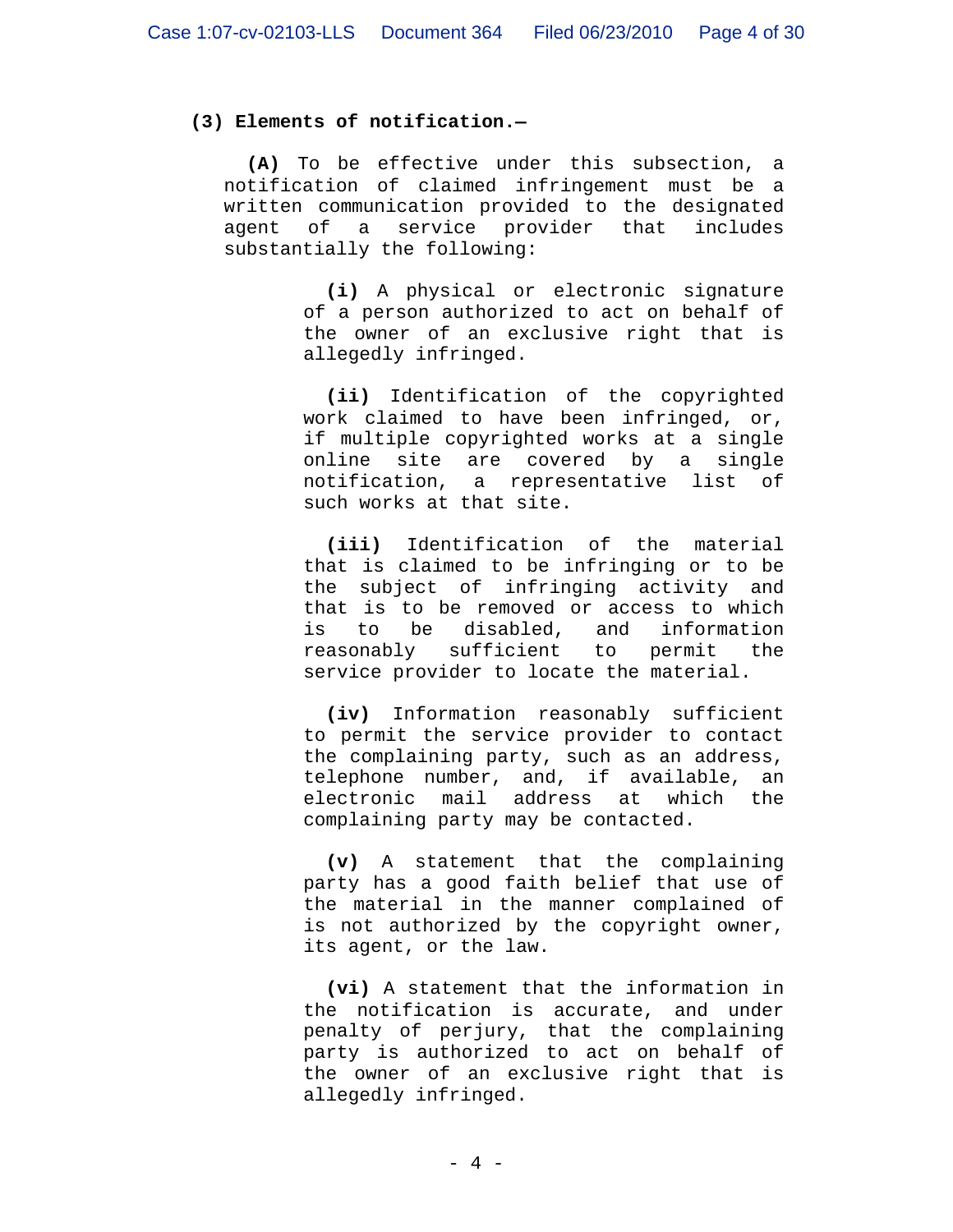**(B)(i)** Subject to clause (ii), a notification from a copyright owner or from a person authorized to act on behalf of the copyright owner that fails to comply substantially with the provisions of subparagraph (A) shall not be considered under paragraph (1)(A) in determining whether a service provider has actual knowledge or is aware of facts or circumstances from which infringing activity is apparent.

 **(ii)** In a case in which the notification that is provided to the service provider's designated agent fails to comply substantially with all the provisions of subparagraph (A) but substantially complies with clauses (ii), (iii), and (iv) of subparagraph (A), clause (i) of this subparagraph applies only if the service provider promptly attempts to contact the person making the notification or takes other reasonable steps to assist in the receipt of notification that substantially complies with all the provisions of subparagraph (A).

\* \* \*

 **(m) Protection of privacy.**—Nothing in this section shall be construed to condition the applicability of subsections (a) through (d) on—

 **(1)** a service provider monitoring its service or affirmatively seeking facts indicating infringing activity, except to the extent consistent with a standard technical measure complying with the provisions of subsection (i); or

 **(2)** a service provider gaining access to, removing, or disabling access to material in cases in which such conduct is prohibited by law.

 **(n) Construction.**—Subsections (a), (b), (c), and (d) describe separate and distinct functions for purposes of applying this section. Whether a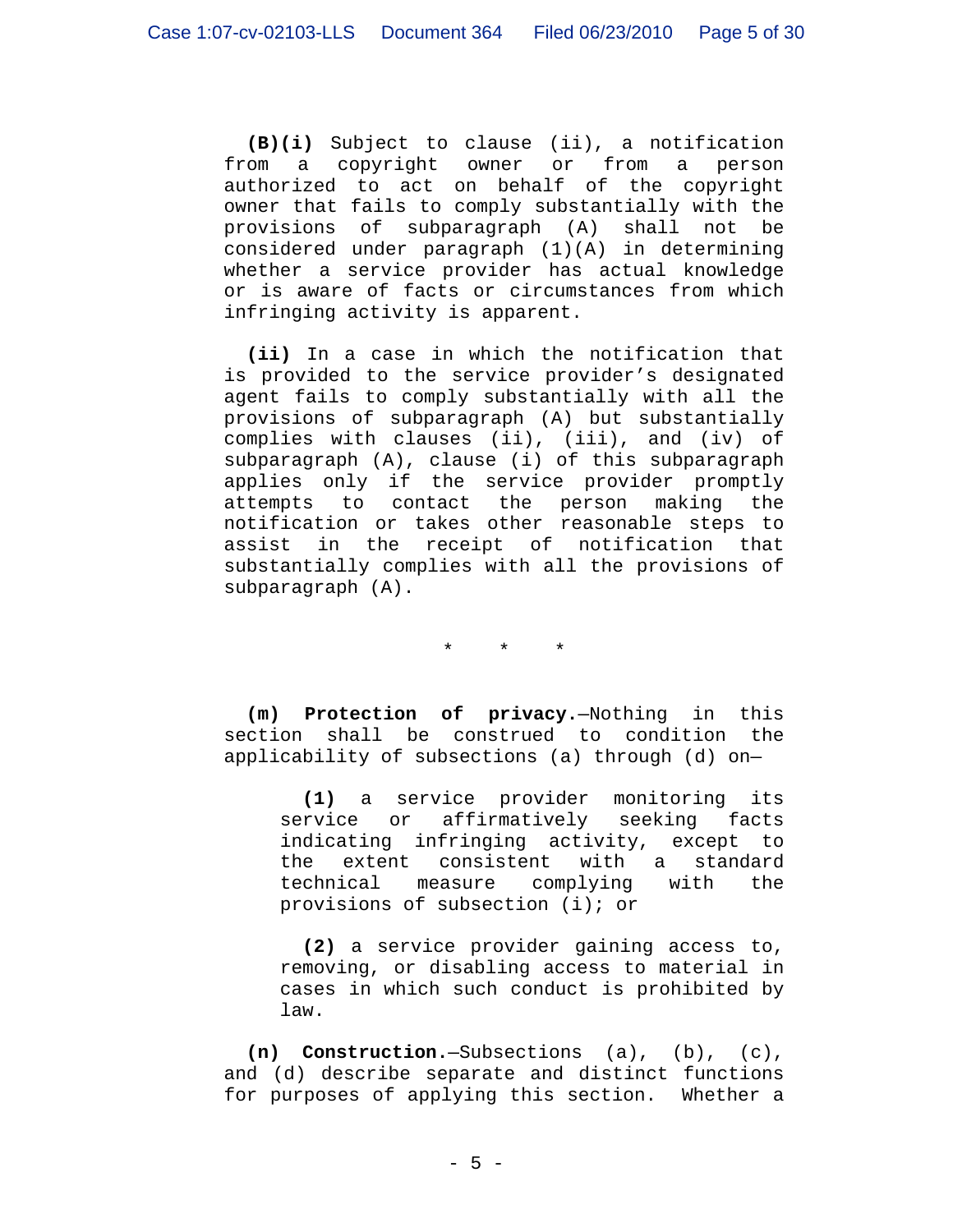service provider qualifies for the limitation on liability in any one of those subsections shall be based solely on the criteria in that subsection, and shall not affect a determination of whether that service provider qualifies for the limitations on liability under any other such subsection.

 Defendant YouTube, owned by defendant Google, operates a website at http://www.youtube.com onto which users may upload video files free of charge. Uploaded files are copied and formatted by YouTube's computer systems, and then made available for viewing on YouTube. Presently, over 24 hours of new videoviewing time is uploaded to the YouTube website every minute. As a "provider of online services or network access, or the operator of facilities therefor" as defined in 17 U.S.C. § 512(k)(1)(B), YouTube is a service provider for purposes of § 512(c).

 From plaintiffs' submissions on the motions, a jury could find that the defendants not only were generally aware of, but welcomed, copyright-infringing material being placed on their website. Such material was attractive to users, whose increased usage enhanced defendants' income from advertisements displayed on certain pages of the website, with no discrimination between infringing and non-infringing content.

 Plaintiffs claim that "tens of thousands of videos on YouTube, resulting in hundreds of millions of views, were taken unlawfully from Viacom's copyrighted works without

- 6 -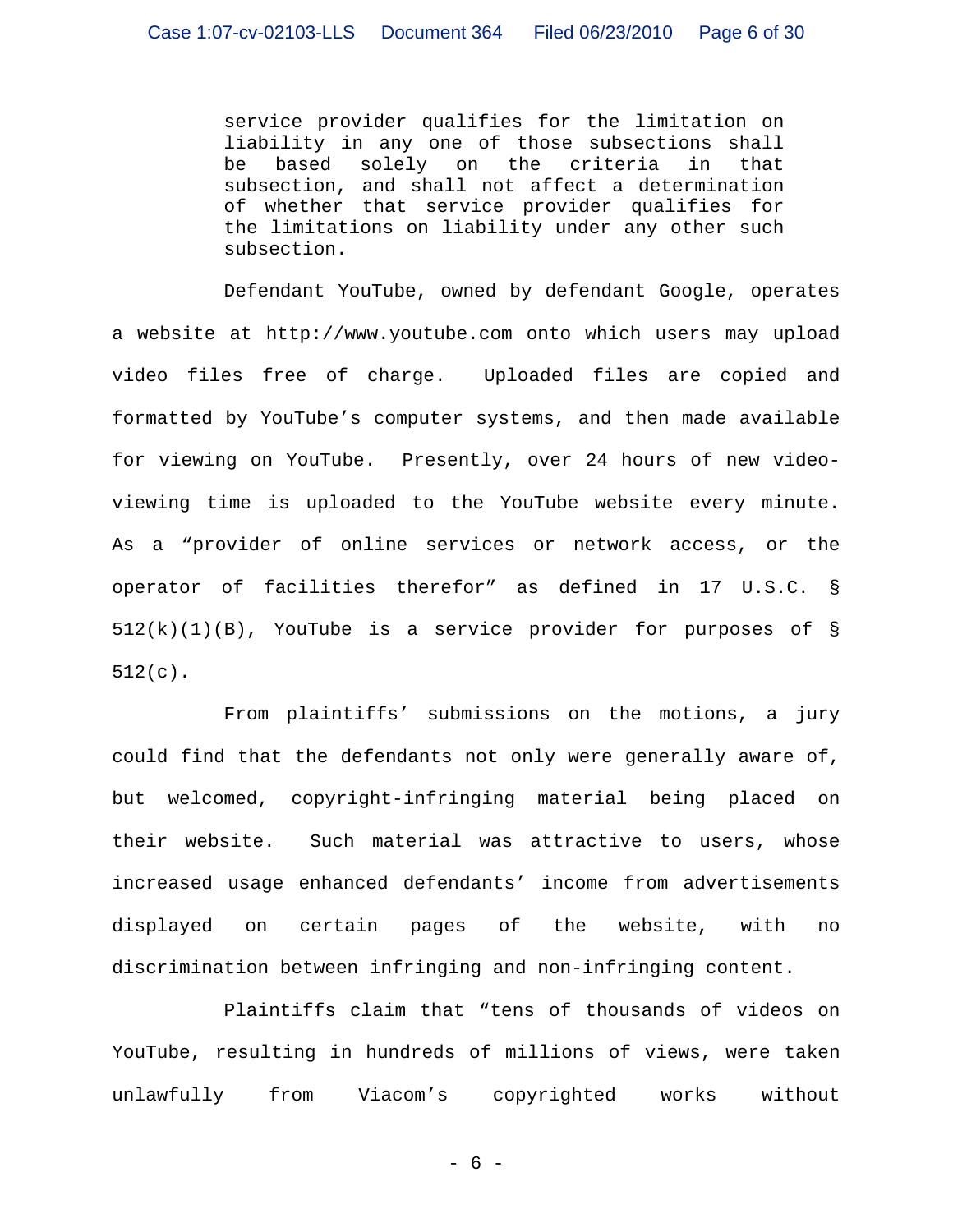authorization" (Viacom Br., Dkt. No. 186, p. 1), and that "Defendants had 'actual knowledge' and were 'aware of facts or circumstances from which infringing activity [was] apparent,' but failed to do anything about it." (Id. at 4) (alteration in original).

 However, defendants designated an agent, and when they received specific notice that a particular item infringed a copyright, they swiftly removed it. It is uncontroverted that all the clips in suit are off the YouTube website, most having been removed in response to DMCA takedown notices.

 Thus, the critical question is whether the statutory phrases "actual knowledge that the material or an activity using the material on the system or network is infringing," and "facts or circumstances from which infringing activity is apparent" in §  $512(c)(1)(A)(i)$  and (ii) mean a general awareness that there are infringements (here, claimed to be widespread and common), or rather mean actual or constructive knowledge of specific and identifiable infringements of individual items.

## 1.

## Legislative History

The Senate Committee on the Judiciary Report, S. Rep. No. 105-190 (1998), gives the background at page 8:

- 7 -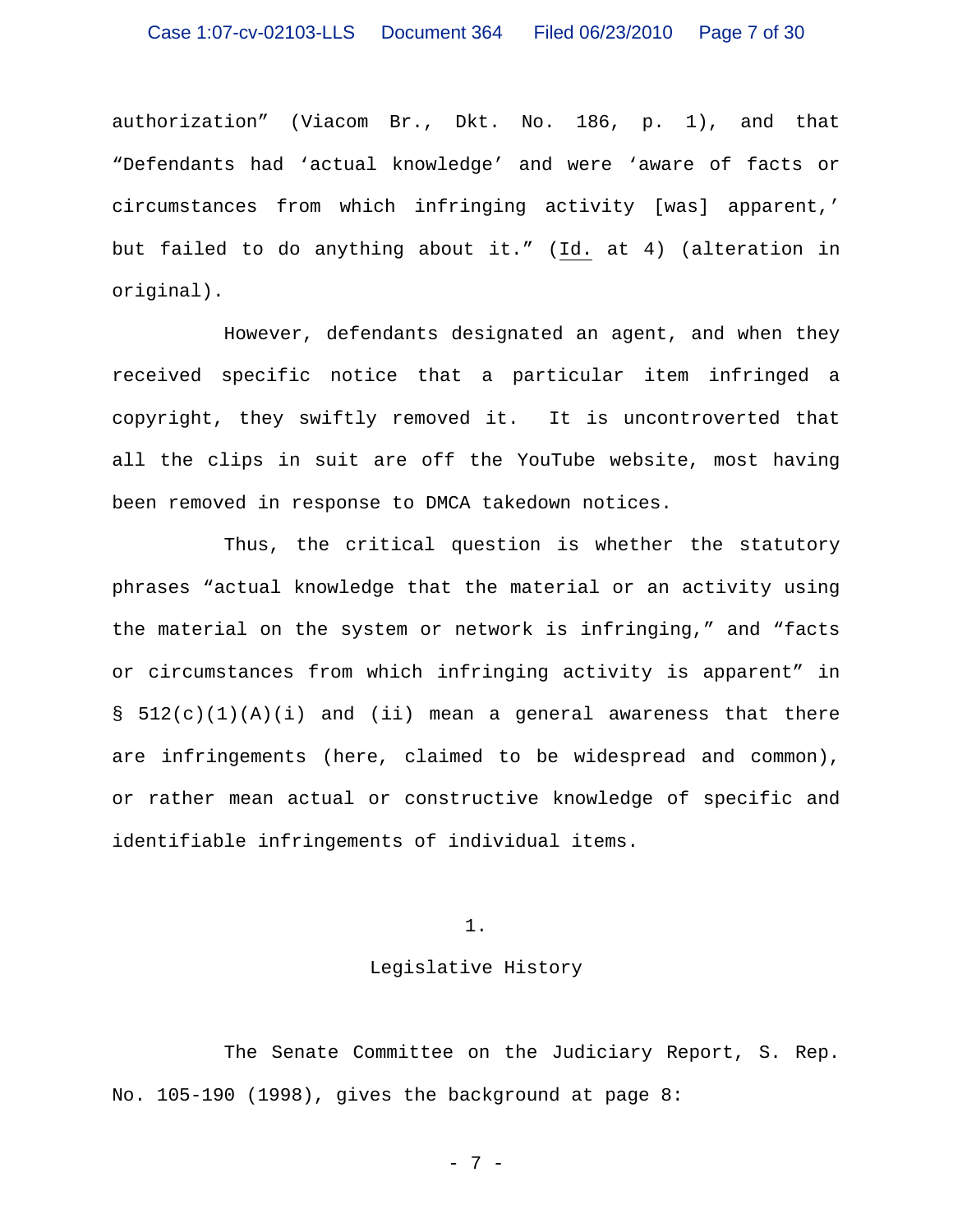Due to the ease with which digital works can be copied and distributed worldwide virtually instantaneously, copyright owners will hesitate to make their works readily available on the Internet without reasonable assurance that they will be protected against massive piracy. Legislation implementing the treaties provides this protection and creates the legal platform for launching the global digital on-line marketplace for copyrighted works. It will facilitate making available quickly and conveniently via the Internet the movies, music, software, and literary works that are the fruit of American creative genius. It will also encourage the continued growth of the existing off-line global marketplace for copyrighted works in digital format by setting strong international copyright standards.

 At the same time, without clarification of their liability, service providers may hesitate to make the necessary investment in the expansion of the speed and capacity of the Internet. In the ordinary course of their operations service providers must engage in all kinds of acts that expose them to potential copyright infringement liability. For example, service providers must make innumerable electronic copies by simply transmitting information over the Internet. Certain electronic copies are made in order to host World Wide Web sites. Many service providers engage in directing users to sites in response to inquiries by users or they volunteer sites that users may find attractive. Some of these sites might contain infringing material. In short, by limiting the liability of service providers, the DMCA ensures that the efficiency of the Internet will continue to improve and that the variety and quality of services on the Internet will continue to expand.

## It elaborates:

There have been several cases relevant to service provider liability for copyright infringement. Most have approached the issue from the standpoint of contributory and vicarious liability. Rather than embarking upon a wholesale clarification of these doctrines, the Committee decided to leave current law in its evolving state and, instead, to create a series of "safe harbors," for certain common activities of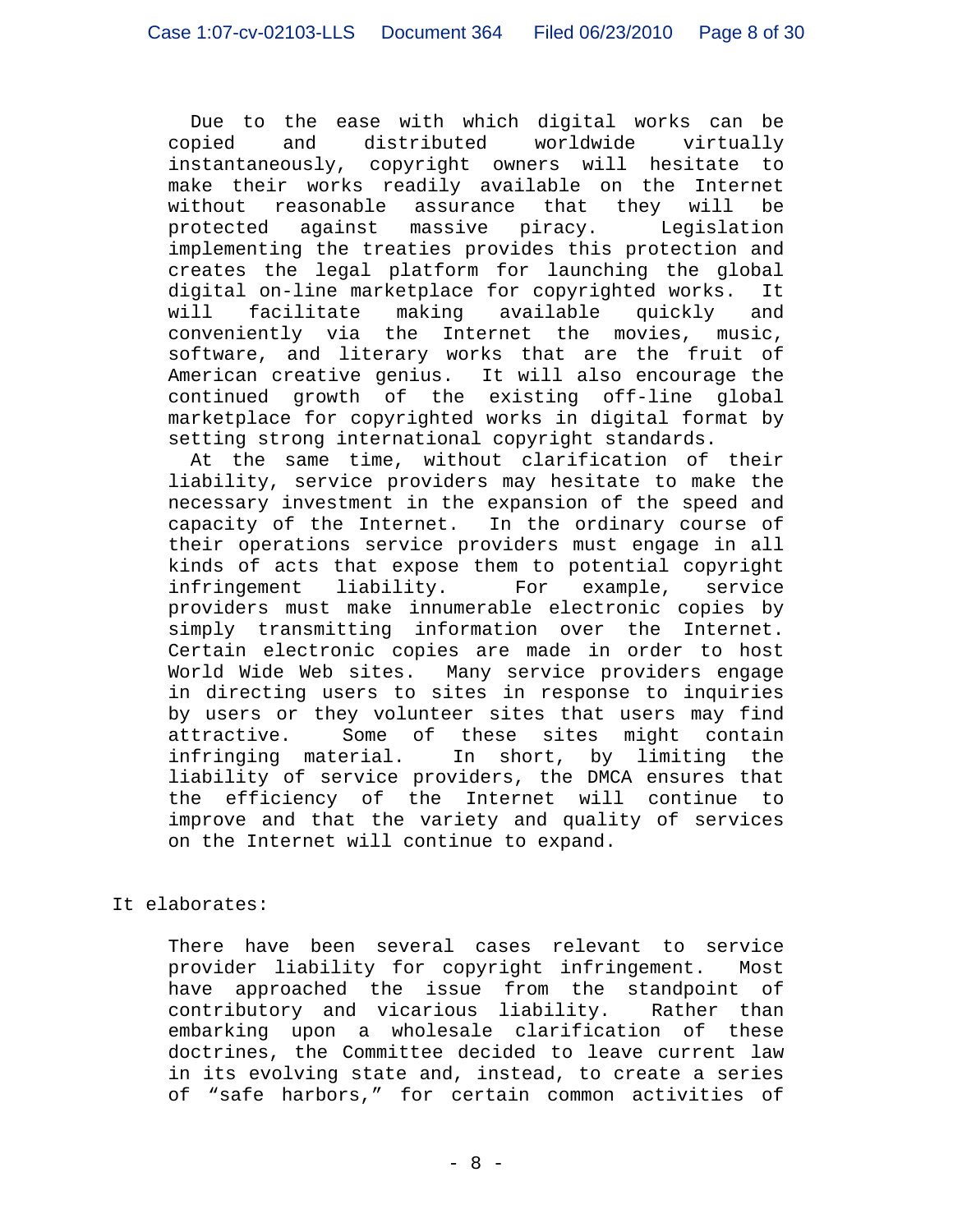service providers. A service provider which qualifies for a safe harbor, receives the benefit of limited liability.

Id. at 19 (footnote omitted).

 The Senate Judiciary Committee Report and the House Committee on Commerce Report, H.R. Rep. No. 105-551, pt. 2 (1998), in almost identical language describe the DMCA's purpose and structure (Senate Report at 40-41, House Report at 50):

 New section 512 contains limitations on service providers' liability for five general categories of activity set forth in subsections (a) through (d) and subsection (f). As provided in subsection (k), section 512 is not intended to imply that a service provider is or is not liable as an infringer either for conduct that qualifies for a limitation of liability or for conduct that fails to so qualify. Rather, the limitations of liability apply if the provider is found to be liable under existing principles of law.

 The limitations in subsections (a) through (d) protect qualifying service providers from liability for all monetary relief for direct, vicarious and contributory infringement. Monetary relief is defined in subsection (j)(2) as encompassing damages, costs, attorneys' fees, and any other form of monetary payment. These subsections also limit injunctive relief against qualifying service providers to the extent specified in subsection (i). To qualify for these protections, service providers must meet the conditions set forth in subsection (h), and service providers' activities at issue must involve a function described in subsection  $(a)$ ,  $(b)$ ,  $(c)$ ,  $(d)$  or  $(f)$ , respectively. The liability limitations apply to networks "operated by or for the service provider," thereby protecting both service providers who offer a service and subcontractors who may operate parts of, or an entire, system or network for another service provider.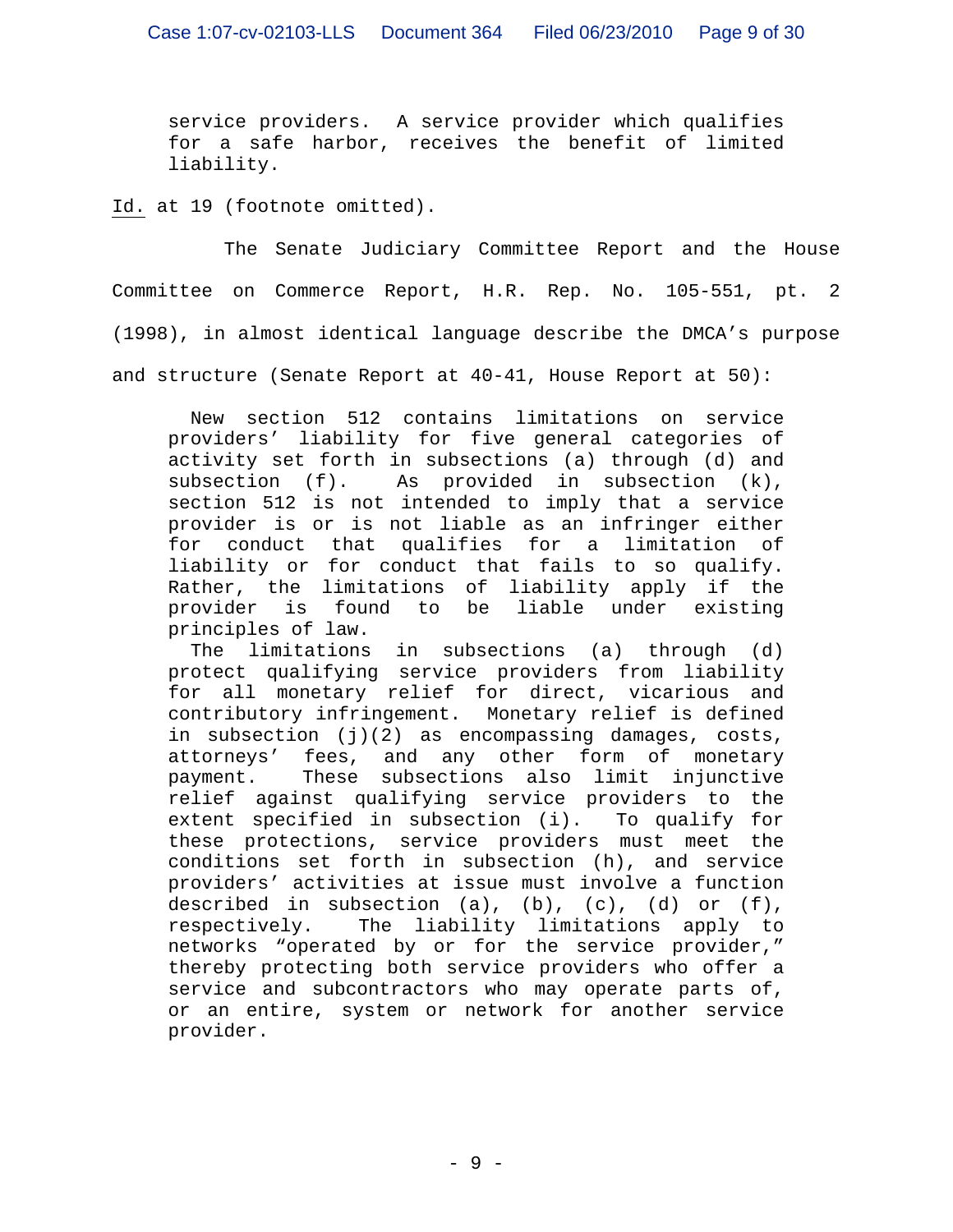They discuss the "applicable knowledge standard" (Senate Report at 44-45, House Report at 53-54):

 *Subsection (c)(1)—In general.—*Subsection (c)(1)(A) sets forth the applicable knowledge standard. This standard is met either by actual knowledge of infringement or in the absence of such knowledge by awareness of facts or circumstances from which infringing activity is apparent. The term "activity" is intended to mean activity using the material on the system or network. The Committee intends such activity to refer to wrongful activity that is occurring at the site on the provider's system or network at which the material resides, regardless of whether copyright infringement is technically deemed to occur at that site or at the location where the material is received. For example, the activity at an online site offering audio or video may be unauthorized public performance of a musical composition, a sound recording, or an audio-visual work, rather than (or in addition to) the creation of an unauthorized copy of any of these works.

Subsection  $(c)(1)(A)(ii)$  can best be described as a "red flag" test. As stated in subsection (l), a service provider need not monitor its service or affirmatively seek facts indicating infringing activity (except to the extent consistent with a standard technical measure complying with subsection (h)), in order to claim this limitation on liability (or, indeed any other limitation provided by the legislation). However, if the service provider becomes aware of a "red flag" from which infringing activity is apparent, it will lose the limitation of liability if it takes no action. The "red flag" test has both a subjective and an objective element. In determining whether the service provider was aware of a "red flag," the subjective awareness of the service provider of the facts or circumstances in question must be determined. However, in deciding whether those facts or circumstances constitute a "red flag" in other words, whether infringing activity would have been apparent to a reasonable person operating under the same or similar circumstances—an objective standard should be used.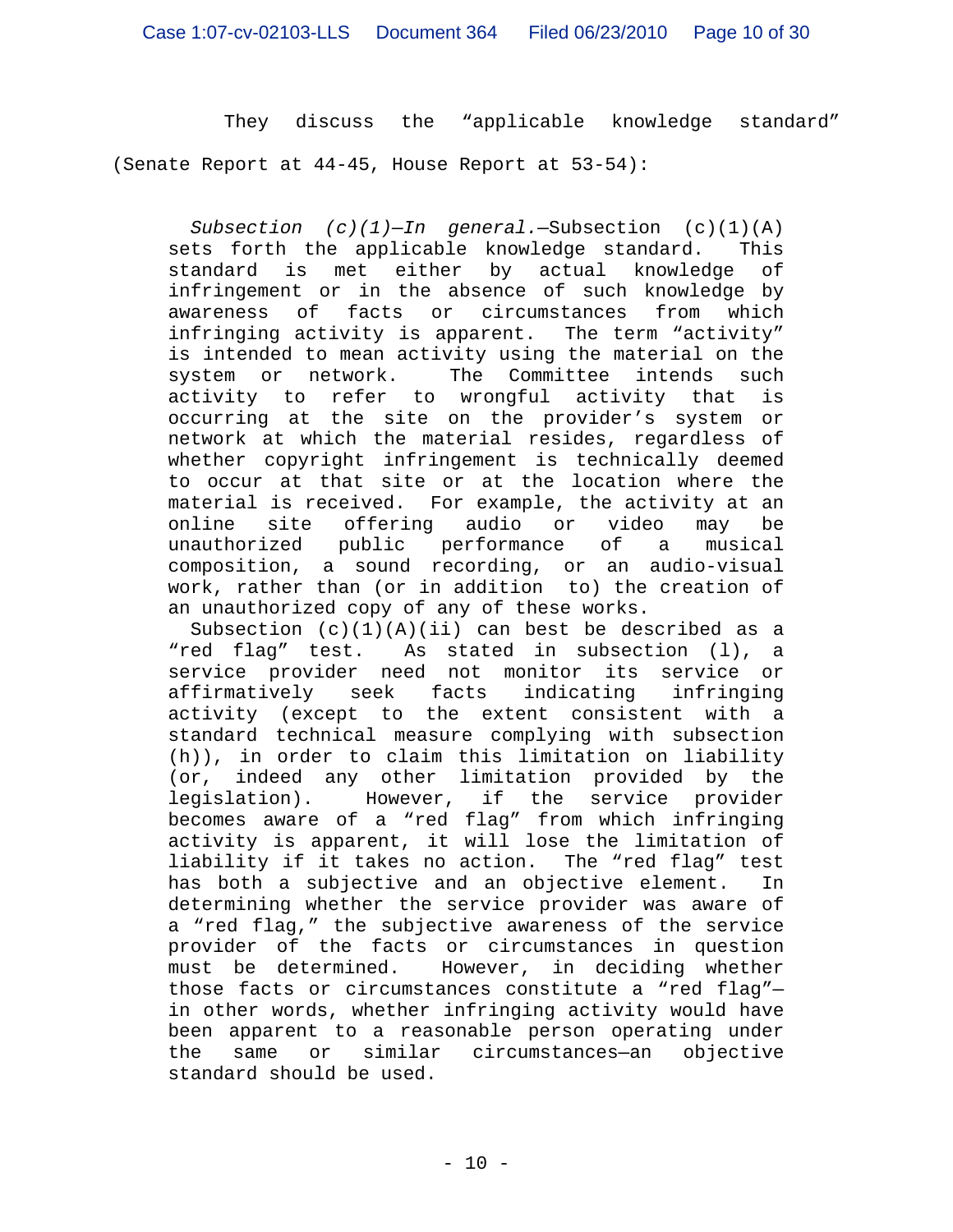Subsection (c)(1)(A)(iii) provides that once a service provider obtains actual knowledge or awareness of facts or circumstances from which infringing material or activity on the service provider's system or network is apparent, the service provider does not lose the limitation of liability set forth in subsection (c) if it acts expeditiously to remove or disable access to the infringing material. Because the factual circumstances and technical parameters may vary from case to case, it is not possible to identify a uniform time limit for expeditious action.

Subsection  $(c)(1)(B)$  sets forth the circumstances under which a service provider would lose the protection of subsection (c) by virtue of its benefit from the control over infringing activity. In determining whether the financial benefit criterion is satisfied, courts should take a common-sense, factbased approach, not a formalistic one. In general, a service provider conducting a legitimate business would not be considered to receive a "financial benefit directly attributable to the infringing activity" where the infringer makes the same kind of payment as non-infringing users of the provider's service. Thus, receiving a one-time set-up fee and flat periodic payments for service from a person engaging in infringing activities would not constitute receiving a "financial benefit directly attributable to the infringing activity." Nor is subparagraph (B) intended to cover fees based on the length of the message (per number of bytes, for example) or by connect time. It would however, include any such fees where the value of the service lies in providing access to infringing material.

## and at Senate Report 45, House Report 54:

 Section 512 does not require use of the notice and take-down procedure. A service provider wishing to benefit from the limitation on liability under subsection (c) must "take down" or disable access to infringing material residing on its system or network of which it has actual knowledge or that meets the "red flag" test, even if the copyright owner or its agent does not notify it of a claimed infringement. On the other hand, the service provider is free to refuse to "take down" the material or site, even after receiving a notification of claimed infringement from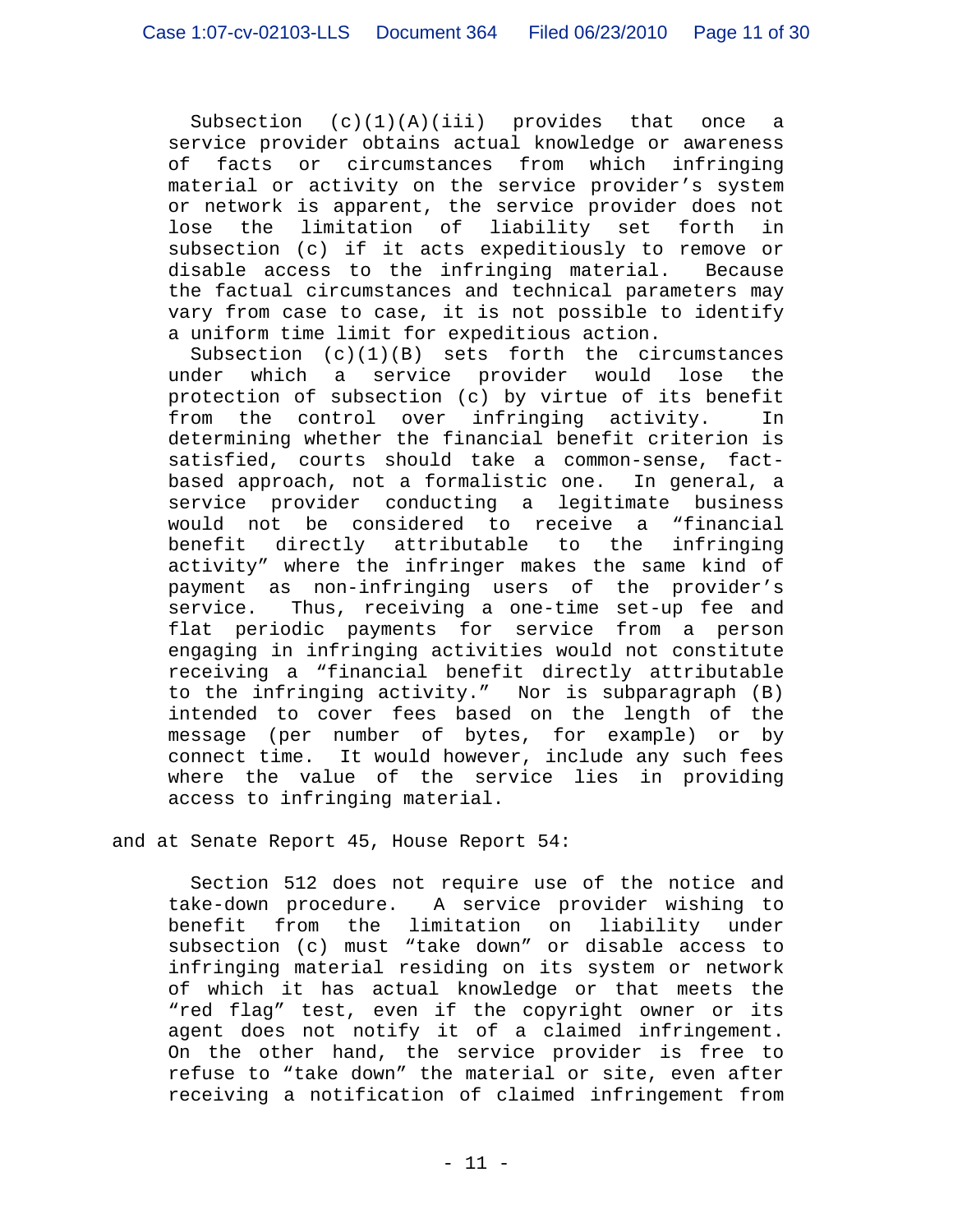the copyright owner; in such a situation, the service provider's liability, if any, will be decided without reference to section  $512(c)$ . For their part, copyright owners are not obligated to give notification of claimed infringement in order to enforce their rights. However, neither actual knowledge nor awareness of a red flag may be imputed to a service provider based on information from a copyright owner or its agent that does not comply with the notification provisions of subsection  $(c)(3)$ , and the limitation of liability set forth in subsection (c) may apply.

The reports continue (Senate Report at 46-47, House

Report at 55-56):

Subsection  $(c)(3)(A)(iii)$  requires that the copyright owner or its authorized agent provide the service provider with information reasonably sufficient to permit the service provider to identify and locate the allegedly infringing material. An example of such sufficient information would be a copy or description of the allegedly infringing material and the URL address of the location (web page) which is alleged to contain the infringing material. The goal of this provision is to provide the service provider with adequate information to find and address the allegedly infringing material expeditiously.

\* \* \*

 Subsection (c)(3)(B) addresses the effect of notifications that do not substantially comply with the requirements of subsection (c)(3). Under this subsection, the court shall not consider such notifications as evidence of whether the service provider has actual knowledge, is aware of facts or circumstances, or has received a notification for purposes of subsection  $(c)(1)(A)$ . However, a defective notice provided to the designated agent may be considered in evaluating the service provider's knowledge or awareness of facts and circumstances, if (i) the complaining party has provided the requisite information concerning the identification of the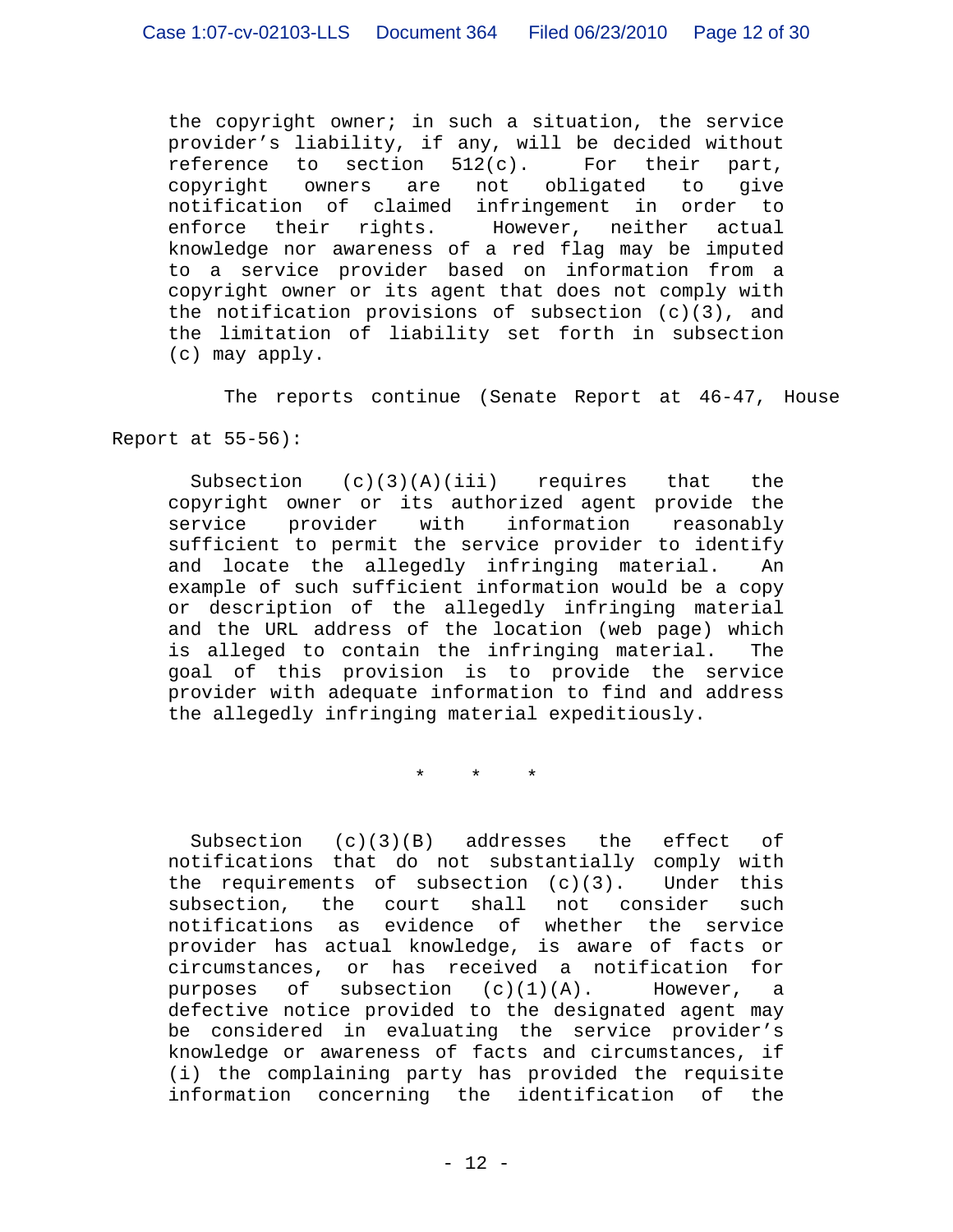copyrighted work, identification of the allegedly infringing material, and information sufficient for the service provider to contact the complaining party, and (ii) the service provider does not promptly attempt to contact the person making the notification or take other reasonable steps to assist in the receipt of notification that substantially complies with paragraph (3)(A). If the service provider subsequently receives a substantially compliant notice, the provisions of paragraph  $(1)(C)$  would then apply upon receipt of the notice.

 When discussing section 512(d) of the DMCA which deals with information location tools, the Committee Reports contain an instructive explanation of the need for specificity (Senate Report at 48-49, House Report at 57-58):

 Like the information storage safe harbor in section 512(c), a service provider would qualify for this safe harbor if, among other requirements, it "does not have actual knowledge that the material or activity is infringing" or, in the absence of such actual knowledge, it is "not aware of facts or circumstances from which infringing activity is apparent." Under this standard, a service provider would have no obligation to seek out copyright infringement, but it would not qualify for the safe harbor if it had turned a blind eye to "red flags" of obvious infringement.

 For instance, the copyright owner could show that the provider was aware of facts from which infringing activity was apparent if the copyright owner could prove that the location was clearly, at the time the directory provider viewed it, a "pirate" site of the type described below, where sound recordings, software, movies or books were available for unauthorized downloading, public performance or public display. Absent such "red flags" or actual knowledge, a directory provider would not be similarly aware merely because it saw one or more well known photographs of a celebrity at a site devoted to that person. The provider could not be expected, during the course of its brief cataloguing visit, to determine whether the photograph was still protected by copyright or was in the public domain; if the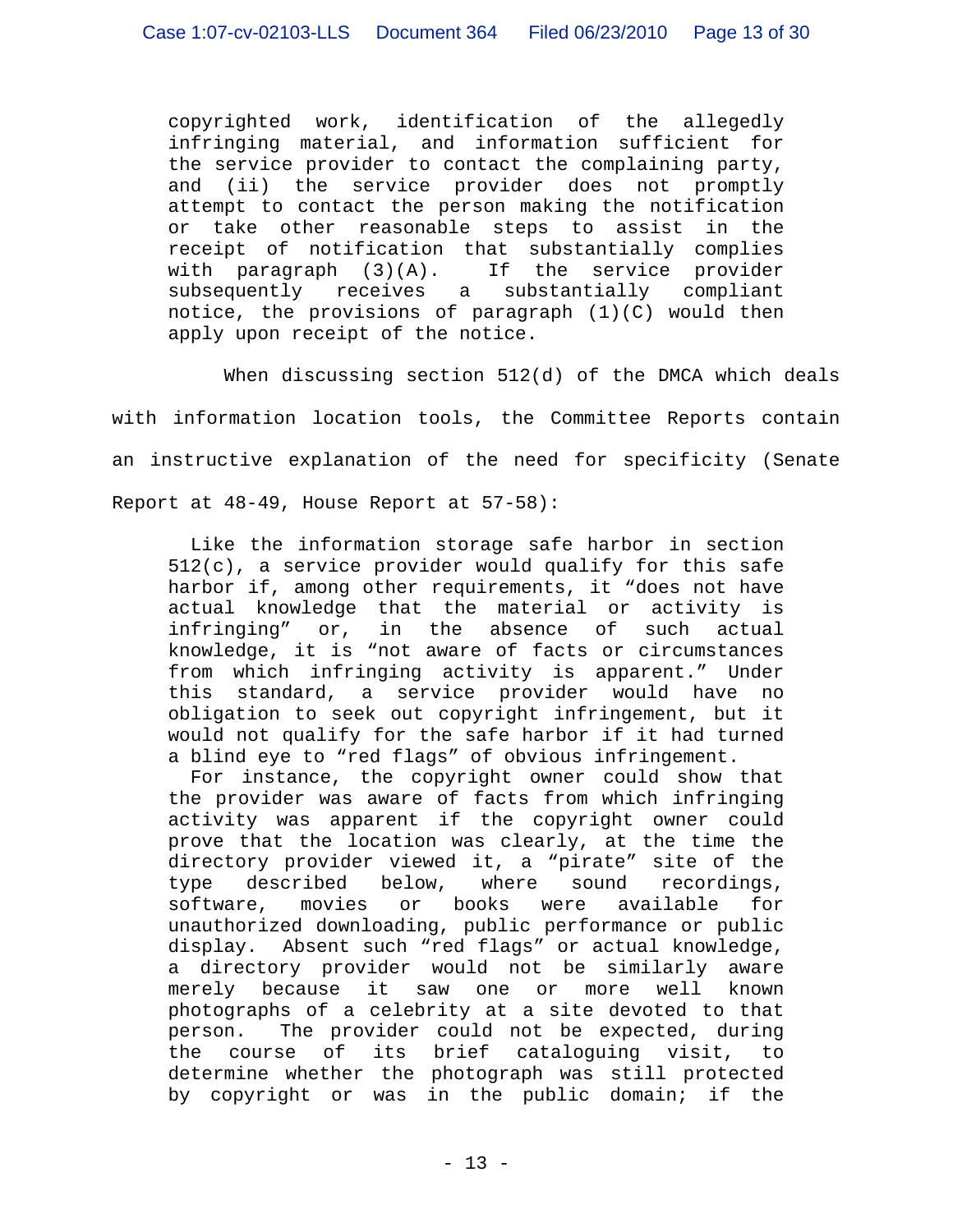photograph was still protected by copyright, whether the use was licensed; and if the use was not licensed, whether it was permitted under the fair use doctrine.

 The important intended objective of this standard is to exclude sophisticated "pirate" directories—which refer Internet users to other selected Internet sites where pirate software, books, movies, and music can be downloaded or transmitted—from the safe harbor. Such pirate directories refer Internet users to sites that are obviously infringing because they typically use words such as "pirate," "bootleg," or slang terms in their uniform resource locator (URL) and header information to make their illegal purpose obvious to the pirate directories and other Internet users. Because the infringing nature of such sites would be apparent from even a brief and casual viewing, safe harbor status for a provider that views such a site and then establishes a link to it would not be appropriate. Pirate directories do not follow the routine business practices of legitimate service providers preparing directories, and thus evidence that they have viewed the infringing site may be all that is available for copyright owners to rebut their claim to a safe harbor.

 In this way, the "red flag" test in section 512(d) strikes the right balance. The common-sense result of this "red flag" test is that online editors and catalogers would not be required to make discriminating judgments about potential copyright infringement. If, however, an Internet site is obviously pirate, then seeing it may be all that is needed for the service provider to encounter a "red flag." A provider proceeding in the face of such a red flag must do so without the benefit of a safe harbor.

 Information location tools are essential to the operation of the Internet; without them, users would not be able to find the information they need. Directories are particularly helpful in conducting effective searches by filtering out irrelevant and offensive material. The Yahoo! Directory, for example, currently categorizes over 800,000 online locations and serves as a "card catalogue" to the World Wide Web, which over 35,000,000 different users visit each month. Directories such as Yahoo!'s usually are created by people visiting sites to categorize them. It is precisely the human judgment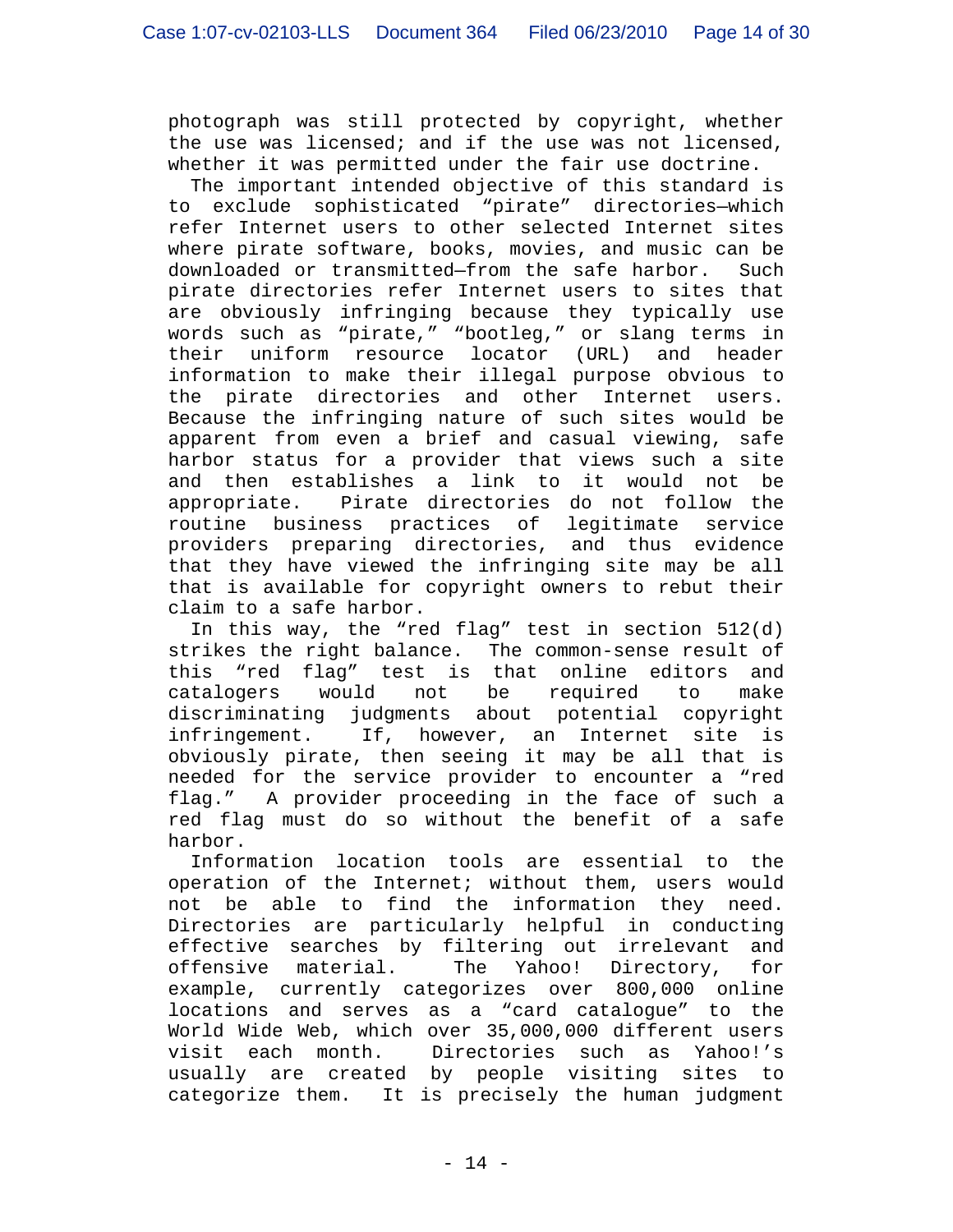and editorial discretion exercised by these cataloguers which makes directories valuable.

 This provision is intended to promote the development of information location tools generally, and Internet directories such as Yahoo!'s in particular, by establishing a safe-harbor from copyright infringement liability for information location tool providers if they comply with the notice and takedown procedures and other requirements of subsection (d). The knowledge or awareness standard should not be applied in a manner which would create a disincentive to the development of directories which involve human intervention. Absent actual knowledge, awareness of infringement as provided in subsection (d) should typically be imputed to a directory provider only with respect to pirate sites or in similarly obvious and conspicuous circumstances, and not simply because the provider viewed an infringing site during the course of assembling the directory.

 The tenor of the foregoing provisions is that the phrases "actual knowledge that the material or an activity" is infringing, and "facts or circumstances" indicating infringing activity, describe knowledge of specific and identifiable infringements of particular individual items. Mere knowledge of prevalence of such activity in general is not enough. That is consistent with an area of the law devoted to protection of distinctive individual works, not of libraries. To let knowledge of a generalized practice of infringement in the industry, or of a proclivity of users to post infringing materials, impose responsibility on service providers to discover which of their users' postings infringe a copyright would contravene the structure and operation of the DMCA. As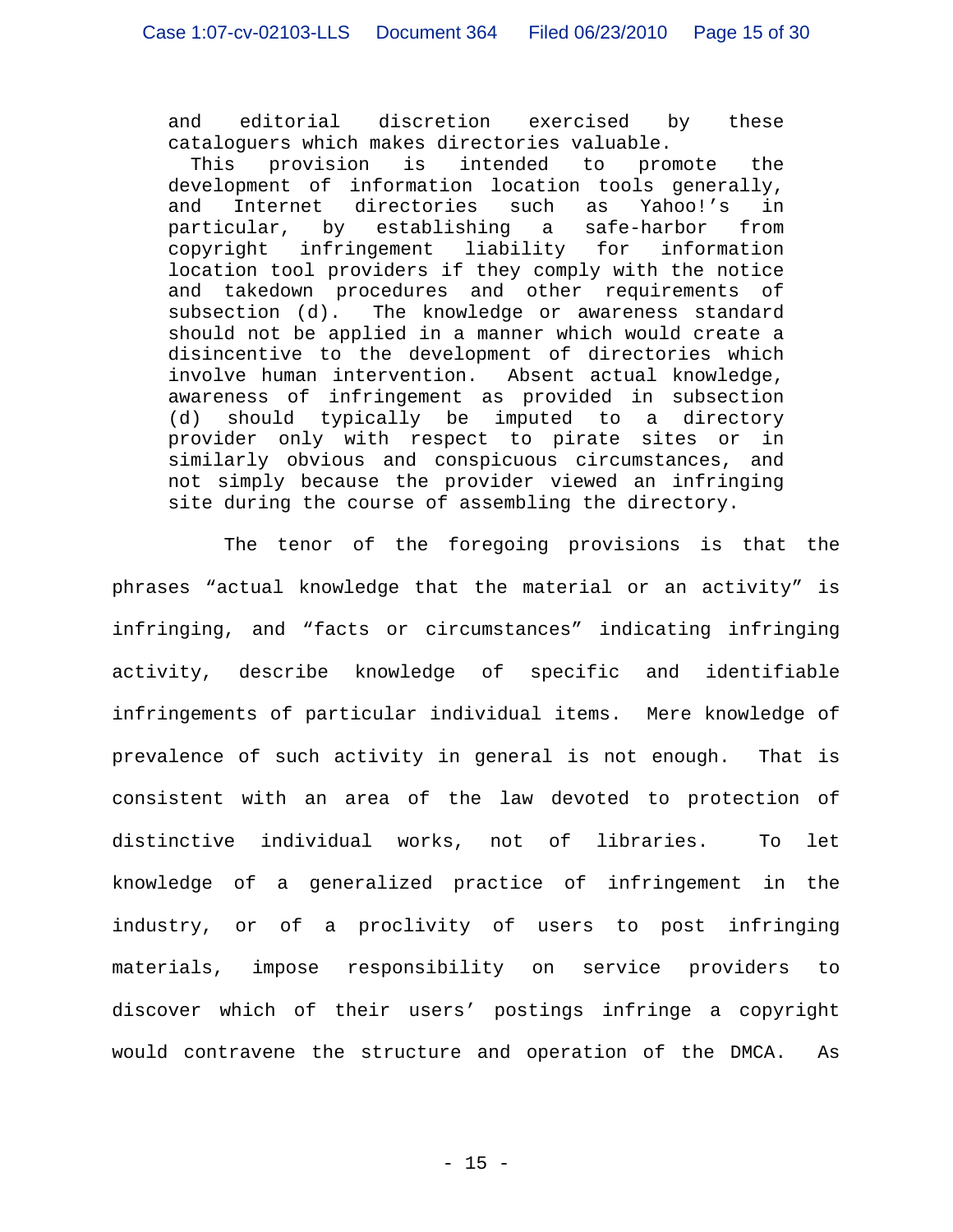stated in Perfect 10, Inc. v. CCBill LLC, 488 F.3d 1102, 1113 (9th Cir. 2007):

The DMCA notification procedures place the burden of policing copyright infringement—identifying the potentially infringing material and adequately documenting infringement—squarely on the owners of the copyright. We decline to shift a substantial burden from the copyright owner to the provider . . . .

 That makes sense, as the infringing works in suit may be a small fraction of millions of works posted by others on the service's platform, whose provider cannot by inspection determine whether the use has been licensed by the owner, or whether its posting is a "fair use" of the material, or even whether its copyright owner or licensee objects to its posting. The DMCA is explicit: it shall not be construed to condition "safe harbor" protection on "a service provider monitoring its service or affirmatively seeking facts indicating infringing activity . . . ." Id.  $\S$  512(m)(1); see Senate Report at 44, House Report at 53.

 Indeed, the present case shows that the DMCA notification regime works efficiently: when Viacom over a period of months accumulated some 100,000 videos and then sent one mass take-down notice on February 2, 2007, by the next business day YouTube had removed virtually all of them.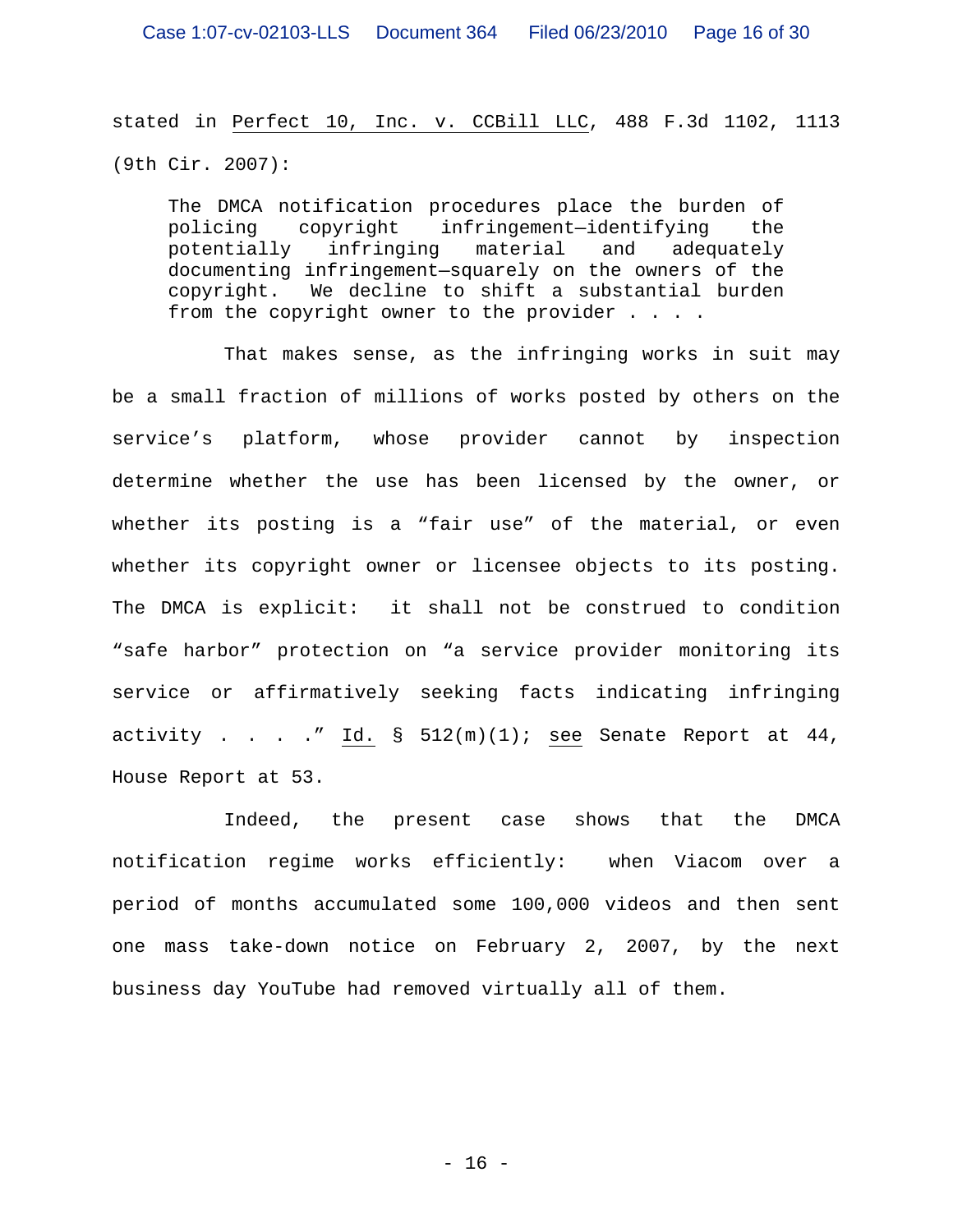2.

### Case Law

 In CCBill LLC, supra, the defendants provided web hosting and other services to various websites. The plaintiff argued that defendants had received notice of apparent infringement from circumstances that raised "red flags": websites were named "illegal.net" and "stolencelebritypics.com," and others involved "password-hacking." 488 F.3d at 1114 (internal quotation marks omitted). As to each ground, the Ninth Circuit disagreed, stating "We do not place the burden of determining whether photographs are actually illegal on a service provider"; and "There is simply no way for a service provider to conclude that the passwords enabled infringement without trying the passwords, and verifying that they enabled illegal access to copyrighted material. We impose no such investigative duties on service providers." Id.

The District Court in UMG Recordings, Inc. v. Veoh Networks, Inc., 665 F. Supp. 2d 1099, 1108 (C.D. Cal. 2009), concluded that "CCBill teaches that if investigation of 'facts and circumstances' is required to identify material as infringing, then those facts and circumstances are not 'red flags.'" That observation captures the reason why awareness of pervasive copyright-infringing, however flagrant and blatant,

- 17 -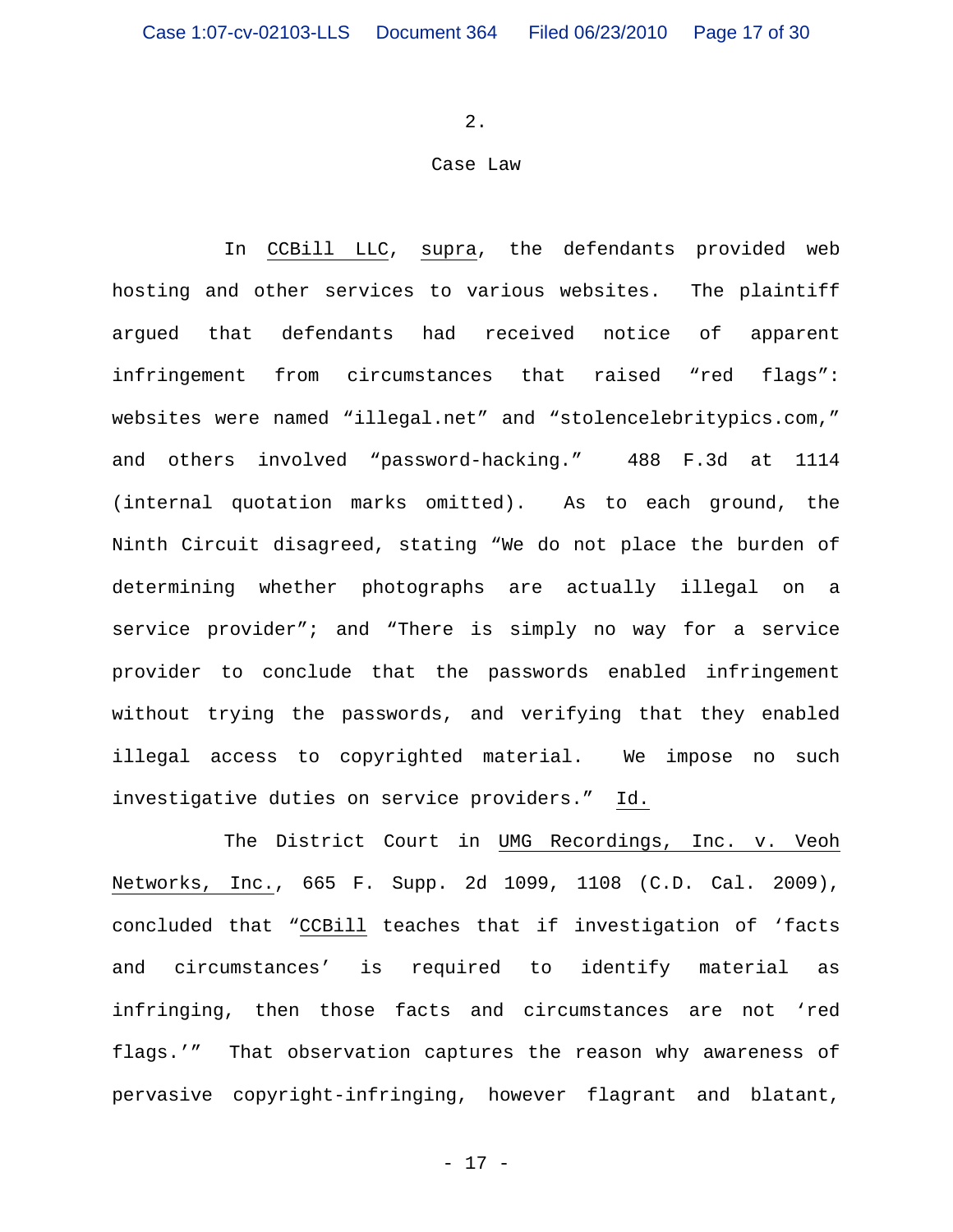does not impose liability on the service provider. It furnishes at most a statistical estimate of the chance any particular posting is infringing — and that is not a "red flag" marking any particular work.

 In Corbis Corp. v. Amazon.com, Inc., 351 F. Supp. 2d 1090, 1108 (W.D. Wash. 2004) the court stated that "The issue is not whether Amazon had a general awareness that a particular type of item may be easily infringed. The issue is whether Amazon actually knew that specific zShops vendors were selling items that infringed Corbis copyrights." It required a "showing that those sites contained the type of blatant infringing activity that would have sent up a red flag for Amazon." Id. at 1109. Other evidence of "red flags" was unavailing, for it "provides no evidence from which to infer that Amazon was aware of, but chose to ignore, red flags of blatant copyright infringement on specific zShops sites." Id.

 A similar recent decision of the Second Circuit involved analogous claims of trademark infringement (and therefore did not involve the DMCA) by sales of counterfeit Tiffany merchandise on eBay, Inc.'s website. In Tiffany (NJ) Inc. v. eBay Inc., 600 F.3d 93 (2d Cir. April 1, 2010) the Court of Appeals affirmed the dismissal of trademark infringement and dilution claims against eBay's advertising and listing practices. The sellers on eBay offered Tiffany sterling silver

- 18 -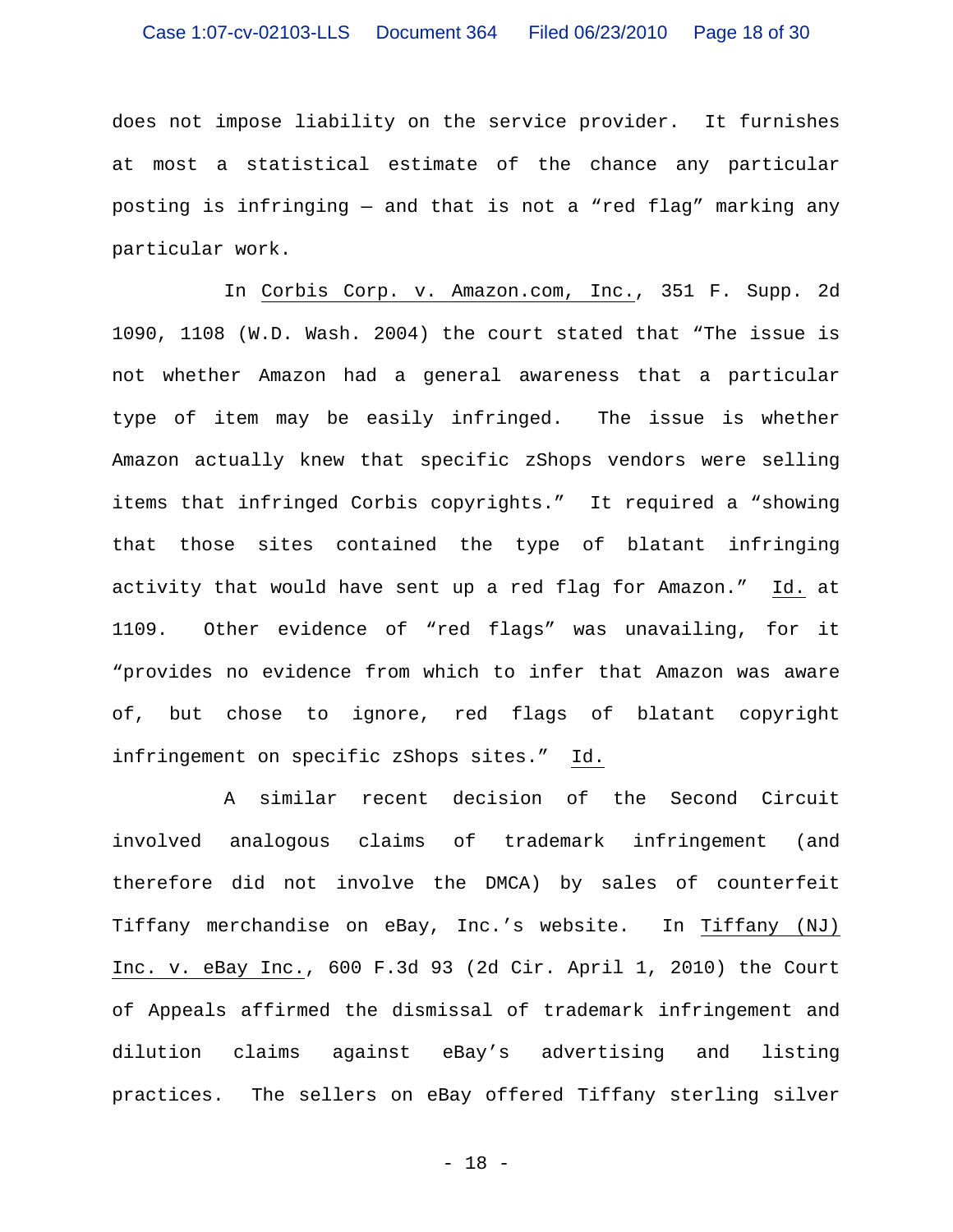jewelry of which a significant portion (perhaps up to 75%) were counterfeit, although a substantial number of Tiffany goods sold on eBay were authentic. (Id. at 97-98). The particular issue was "whether eBay is liable for contributory trademark infringement — i.e., for culpably facilitating the infringing conduct of the counterfeiting vendors" (id. at 103) because "eBay continued to supply its services to the sellers of counterfeit Tiffany goods while knowing or having reason to know that such sellers were infringing Tiffany's mark." (Id. at 106). Tiffany alleged that eBay knew, or had reason to know, that counterfeit Tiffany goods were being sold "ubiquitously" on eBay, and the District Court had found that eBay indeed "had *generalized* notice that some portion of the Tiffany goods sold on its website might be counterfeit" (id.; emphasis in original). Nevertheless, the District Court (Sullivan, J.) dismissed, holding that such generalized knowledge was insufficient to impose upon eBay an affirmative duty to remedy the problem. It held that "for Tiffany to establish eBay's contributory liability, Tiffany would have to show that eBay 'knew or had reason to know of specific instances of actual infringement' beyond those that it addressed upon learning of them." (Id. at 107).

The Court of Appeals held (Id.):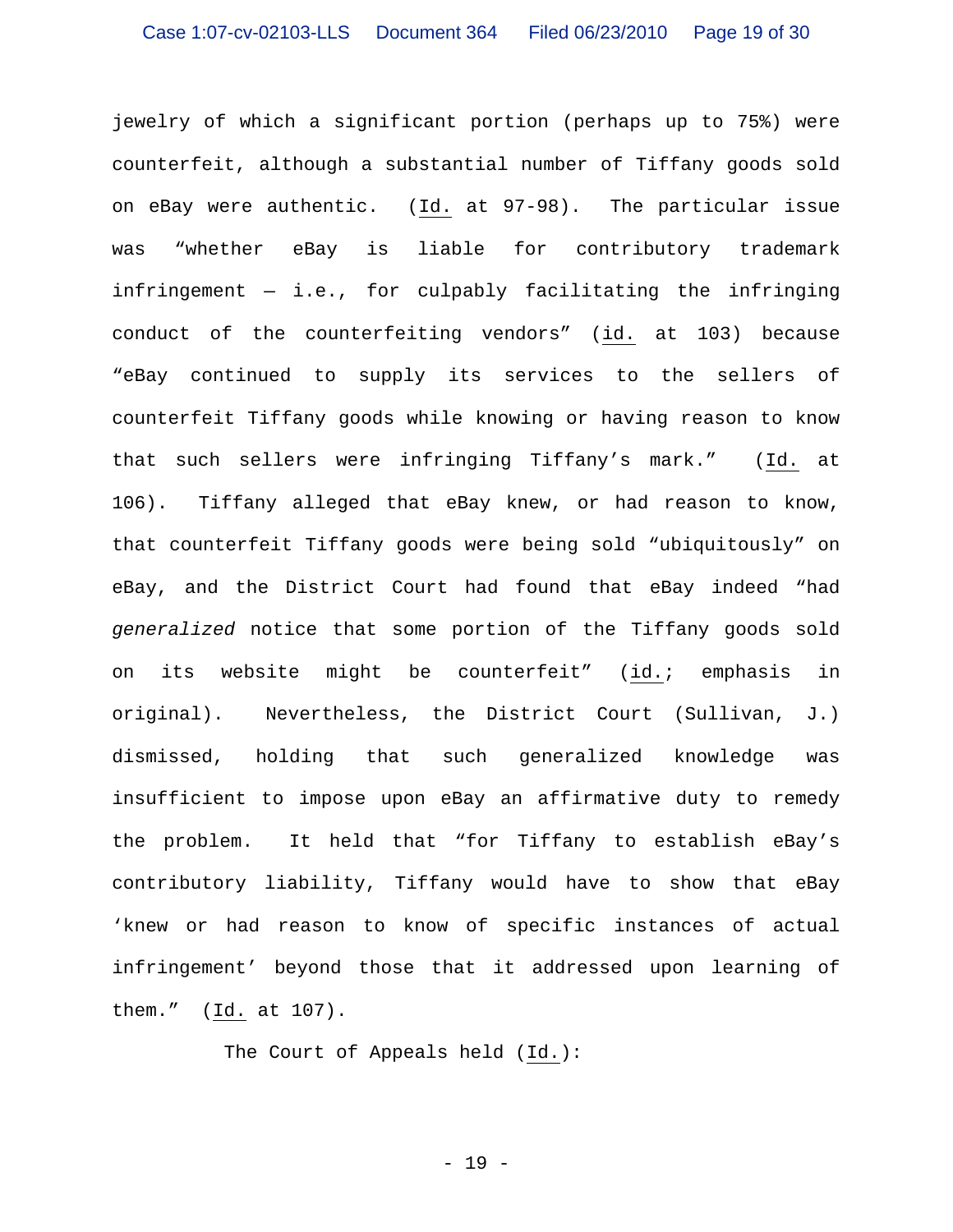We agree with the district court. For contributory trademark infringement liability to lie, a service provider must have more than a general knowledge or reason to know that its service is being used to sell counterfeit goods. Some contemporary knowledge of which particular listings are infringing or will infringe in the future is necessary.

And at p. 110:

1

 eBay appears to concede that it knew as a general matter that counterfeit Tiffany products were listed and sold through its website. Tiffany, 576 F.Supp.2d at 514. Without more, however, this knowledge is insufficient to trigger liability under Inwood.<sup>[1]</sup>

 Although by a different technique, the DMCA applies the same principle, and its establishment of a safe harbor is clear and practical: if a service provider knows (from notice from the owner, or a "red flag") of specific instances of infringement, the provider must promptly remove the infringing material. If not, the burden is on the owner to identify the infringement. General knowledge that infringement is "ubiquitous" does not impose a duty on the service provider to monitor or search its service for infringements.

 $^1$  See Inwood Labs., Inc. v. Ives Labs., Inc., 456 U.S. 844, 102 S. Ct. 2182 (1982).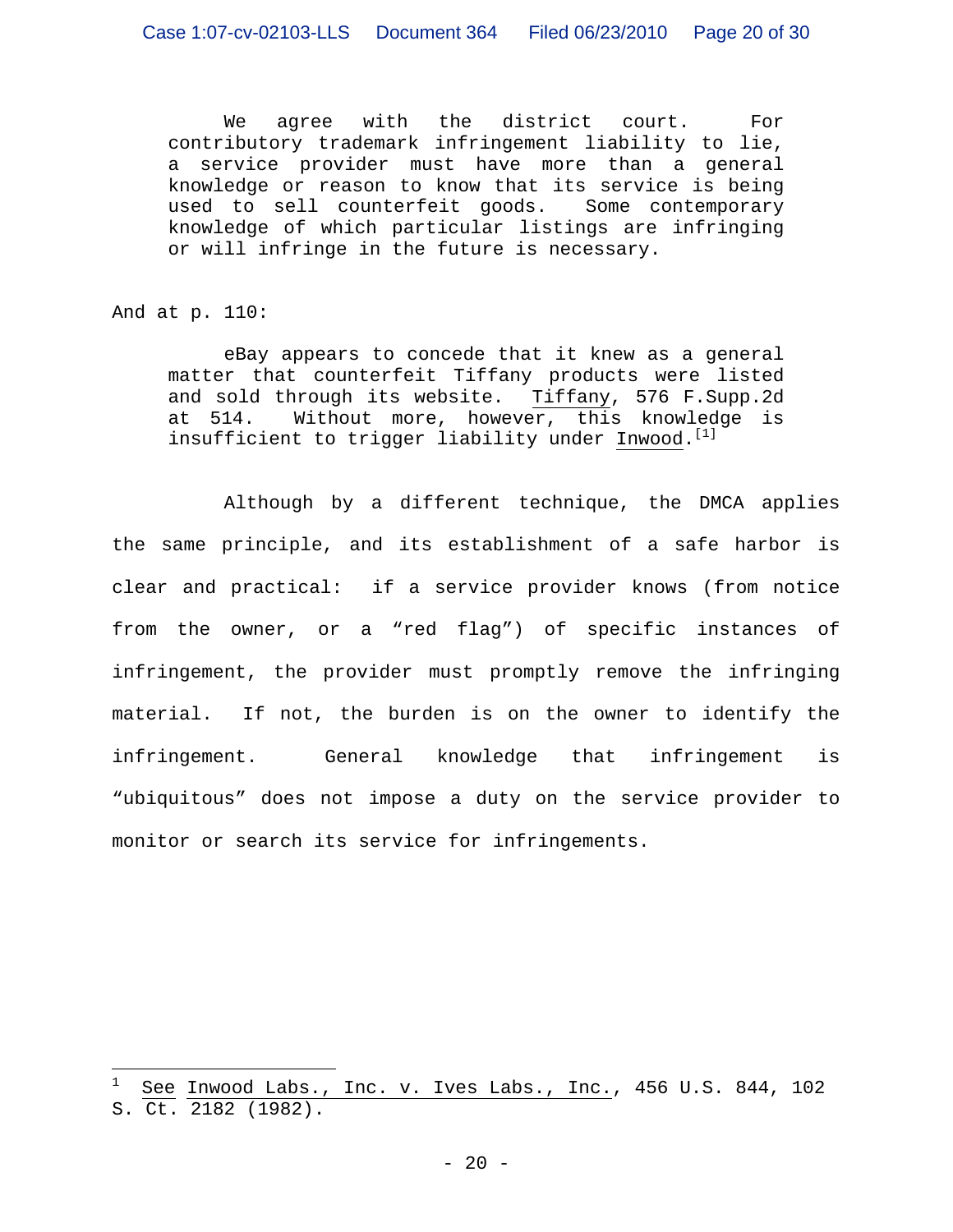3.

## The Grokster Case

 Metro-Goldwyn-Mayer Studios Inc. v. Grokster, Ltd., 545 U.S. 913 (2005) and its progeny Arista Records LLC v. Usenet.com, Inc., 633 F. Supp. 2d 124 (S.D.N.Y. 2009) (dismissing DMCA defense as sanction for spoliation and evasive discovery tactics), Columbia Pictures Industries, Inc. v. Fung, No. 06 Civ. 5578, 2009 U.S. Dist. LEXIS 122661 (C.D. Cal. Dec. 21, 2009), and Arista Records LLC v. Lime Group LLC, No. 06 Civ. 5936 (KMW), \_\_\_ F. Supp. 2d \_\_\_, 2010 WL 2291485 (S.D.N.Y. May 25, 2010), which furnish core principles heavily relied on by plaintiffs and their supporting amici, have little application here. Grokster, Fung, and Lime Group involved peer-to-peer

file-sharing networks which are not covered by the safe harbor provisions of DMCA § 512(c). The Grokster and Lime Group opinions do not even mention the DMCA. Fung was an admitted copyright thief whose DMCA defense under § 512(d) was denied on undisputed evidence of "'purposeful, culpable expression and conduct' aimed at promoting infringing uses of the websites" (2009 U.S. Dist. LEXIS 122661, at \*56).

 Grokster addressed the more general law of contributory liability for copyright infringement, and its application to the particular subset of service providers

- 21 -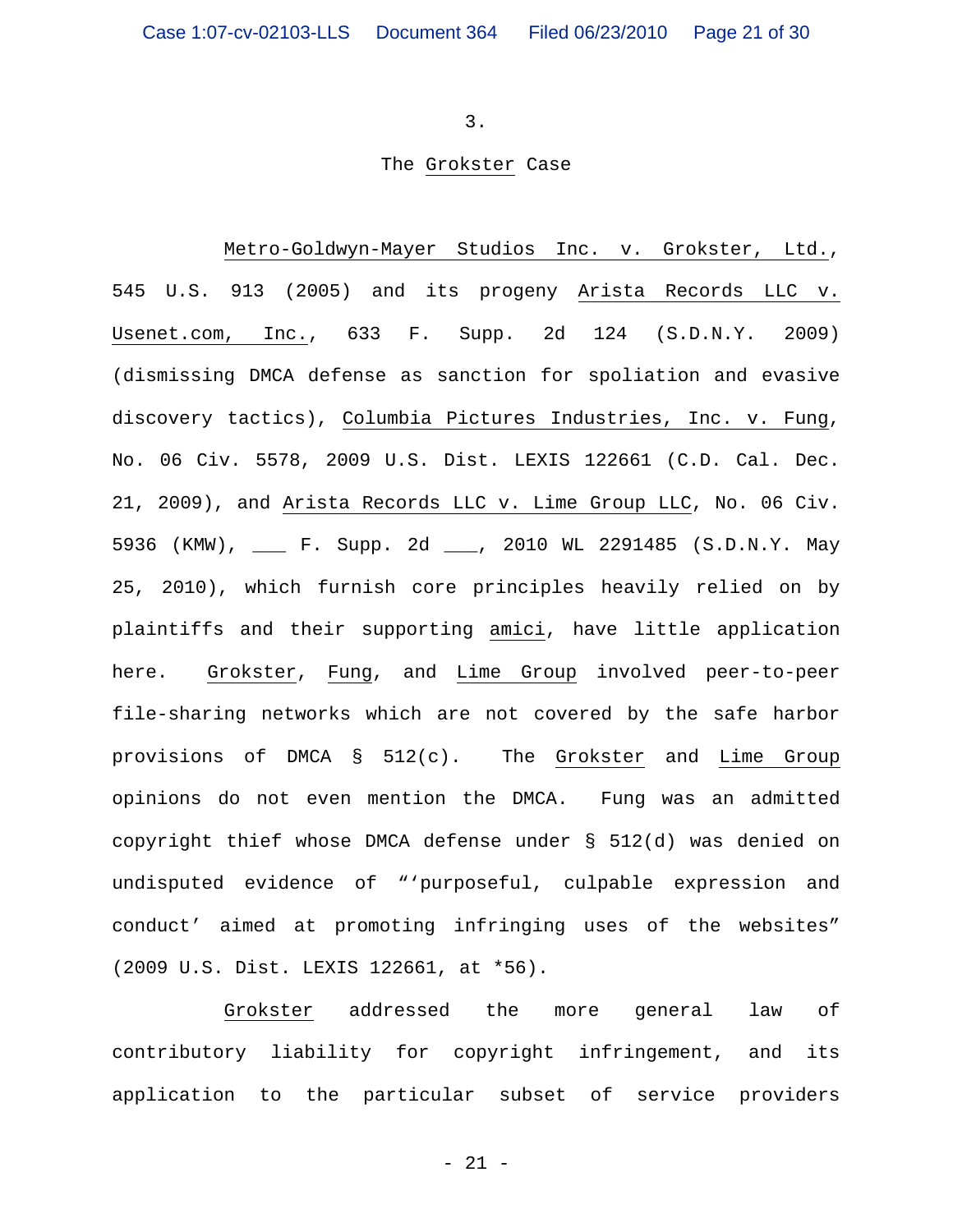protected by the DMCA is strained. In a setting of distribution of software products that allowed computer-to-computer exchanges of infringing material, with the expressed intent of succeeding to the business of the notoriously infringing Napster (see 545 U.S. at 923-26) the Grokster Court held (id. at 919, 936-37):

. . . that one who distributes a device with the object of promoting its use to infringe copyright, as shown by clear expression or other affirmative steps taken to foster infringement, is liable for the resulting acts of infringement by third parties.

 On these cross-motions for summary judgment I make no findings of fact as between the parties, but I note that plaintiff Viacom's General Counsel said in a 2006 e-mail that ". . . the difference between YouTube's behavior and Grokster's is staggering." Ex. 173 to Schapiro Opp. Affid., Dkt. No. 306, Att. 4. Defendants asserted in their brief supporting their motion (Dkt. No. 188, p.60) and Viacom's response does not controvert (Dkt. No. 296, p.29, ¶ 1.80) that:

It is not remotely the case that YouTube exists "solely to provide the site and facilities for copyright infringement." . . . Even the plaintiffs do not (and could not) suggest as much. Indeed, they have repeatedly acknowledged the contrary.

 The Grokster model does not comport with that of a service provider who furnishes a platform on which its users post and access all sorts of materials as they wish, while the provider is unaware of its content, but identifies an agent to receive complaints of infringement, and removes identified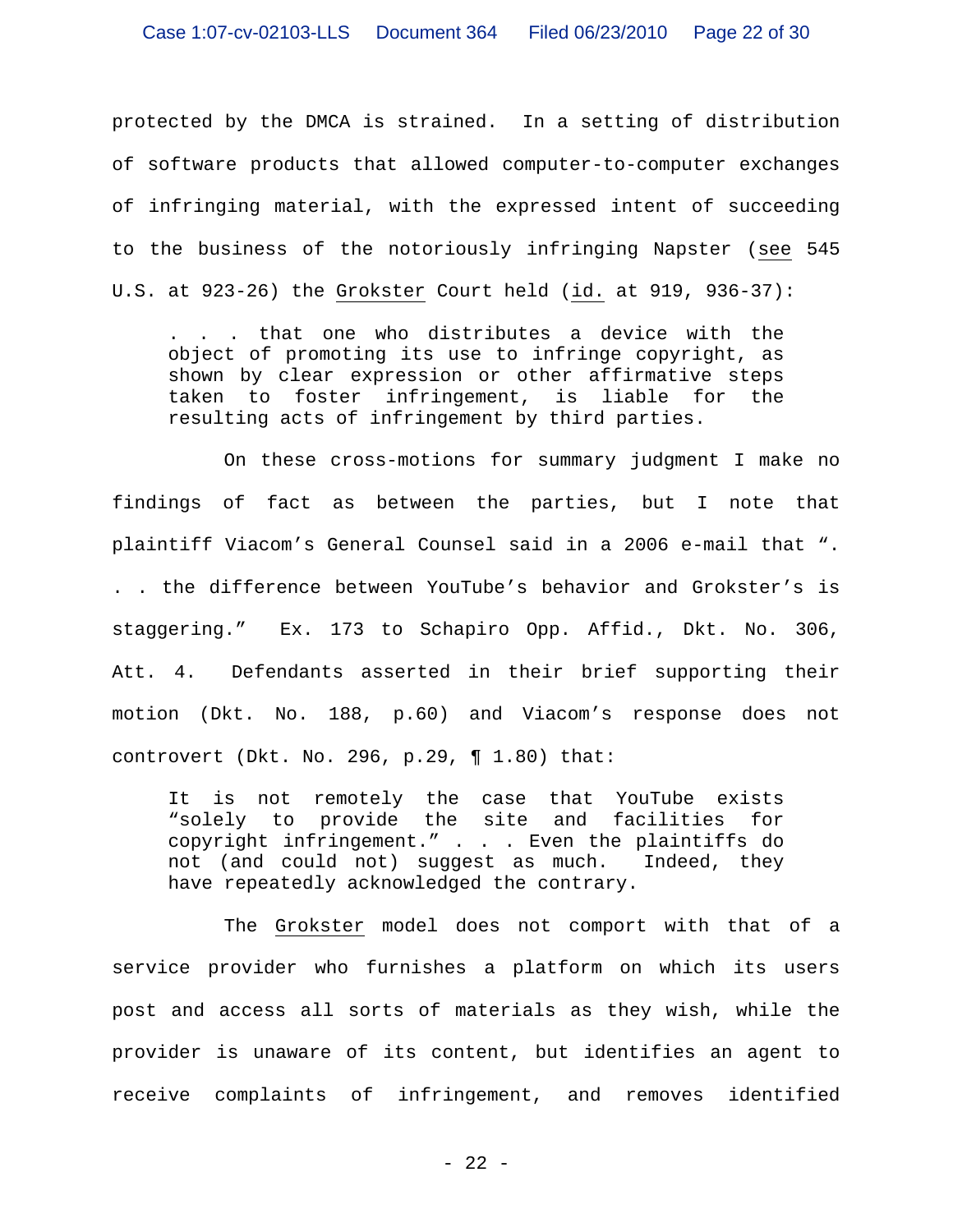material when he learns it infringes. To such a provider, the DMCA gives a safe harbor, even if otherwise he would be held as a contributory infringer under the general law. In this case, it is uncontroverted that when YouTube was given the notices, it removed the material. It is thus protected "from liability for all monetary relief for direct, vicarious and contributory infringement" subject to the specific provisions of the DMCA. Senate Report at 40, House Report at 50.

4.

### Other Points

### (a)

 Plaintiffs claim that the replication, transmittal and display of videos on YouTube fall outside the protection §  $512(c)(1)$  of the DMCA gives to "infringement of copyright by reason of the storage at the direction of a user of material" on a service provider's system or network. That confines the word "storage" too narrowly to meet the statute's purpose.

In  $\S$  512(k)(1)(B) a "service provider" is defined as "a provider of online services or network access, or the operator of facilities therefor," and includes "an entity offering the transmission, routing, or providing of connections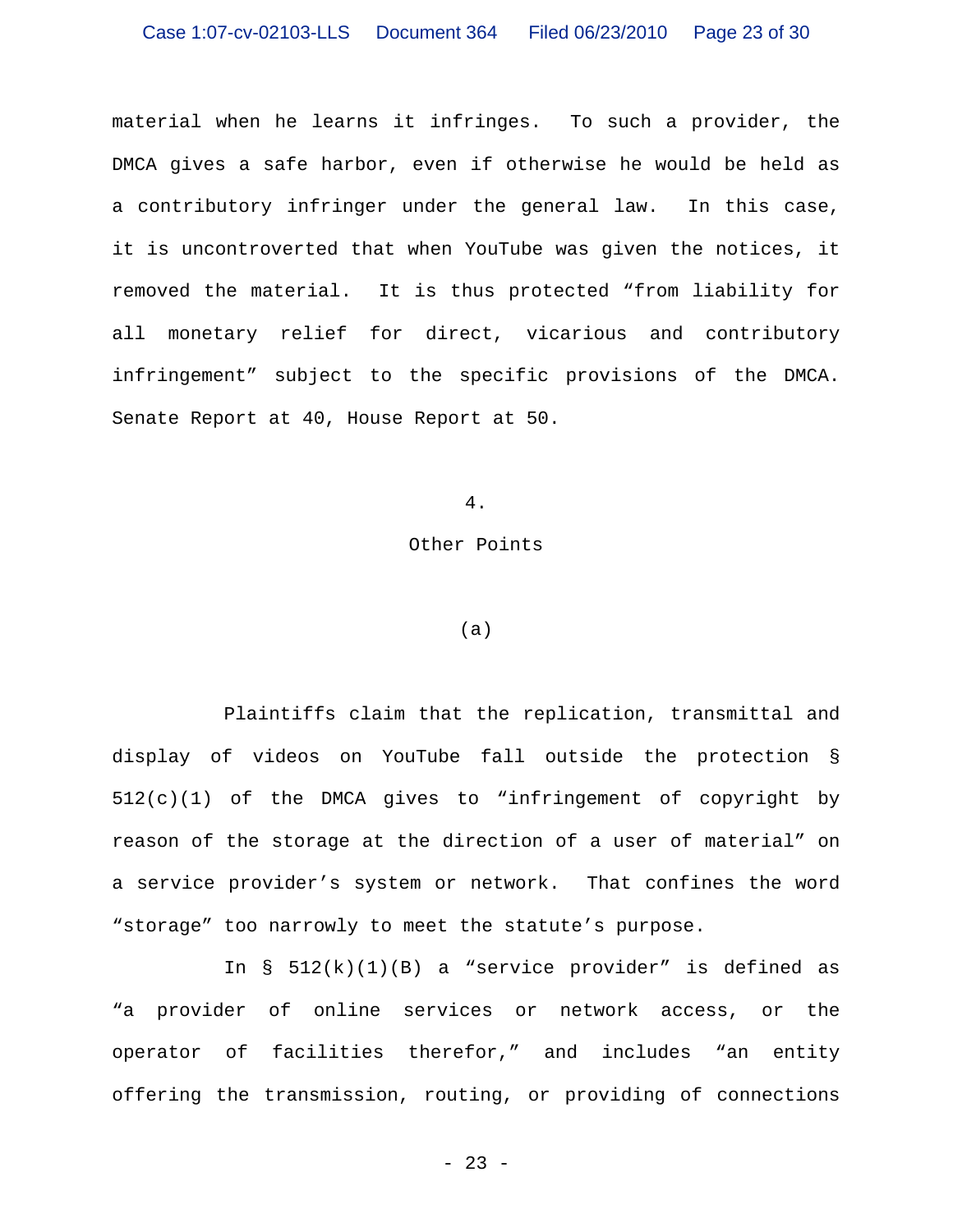for digital online communications." Surely the provision of such services, access, and operation of facilities are within the safe harbor when they flow from the material's placement on the provider's system or network: it is inconceivable that they are left exposed to be claimed as unprotected infringements. As the Senate Report states (p. 8):

In the ordinary course of their operations service providers must engage in all kinds of acts that expose them to potential copyright infringement liability. . . . In short, by limiting the liability of service providers, the DMCA ensures that the efficiency of the Internet will continue to improve and that the variety and quality of services on the Internet will continue to expand.

 As stated in Io Group, Inc. v. Veoh Networks, Inc., 586 F. Supp. 2d 1132, 1148 (N.D. Cal. 2008), such "means of facilitating user access to material on its website" do not cost the service provider its safe harbor. See also UMG Recordings, Inc. v. Veoh Networks, Inc., 620 F. Supp. 2d 1081, 1089 (C.D. Cal. 2008):

 Although Veoh correctly observes that the language of § 512(c) is "broad," it does not venture to define its outermost limits. It is unnecessary for this Court to do so either, because the critical statutory language really is pretty clear. Common sense and widespread usage establish that "by reason of" means "as a result of" or "something that can be attributed to . . . . " So understood, when copyrighted content is displayed or distributed on Veoh it is "as a result of" or "attributable to" the fact that users uploaded the content to Veoh's servers to be accessed by other means. If providing access could trigger liability without the possibility of DMCA immunity, service providers would be greatly

- 24 -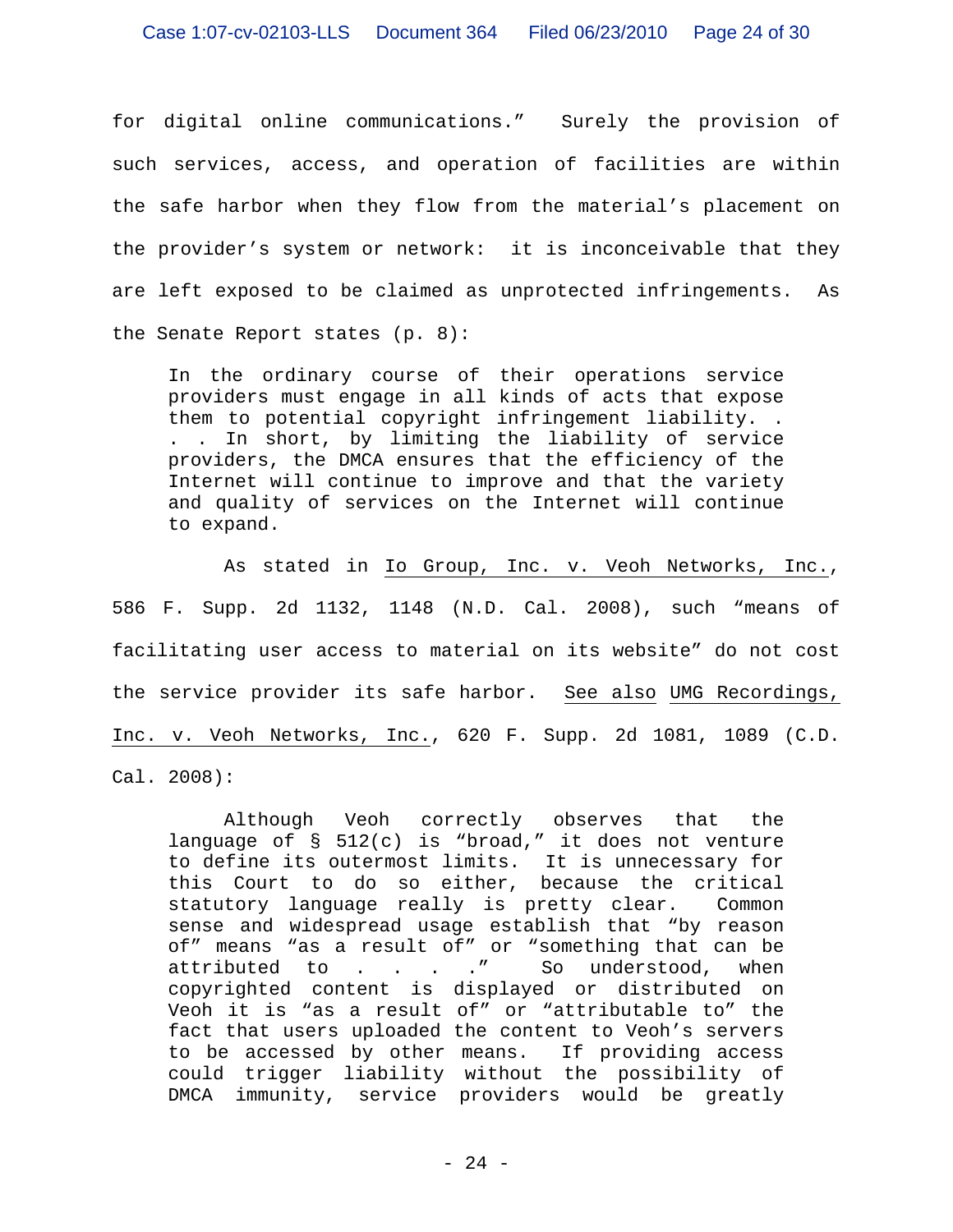deterred from performing their basic, vital and salutary function—namely, providing access to information and material for the public.

 To the extent defendants' activities go beyond what can fairly be characterized as meeting the above-described collateral scope of "storage" and allied functions, and present the elements of infringements under existing principles of copyright law, they are not facially protected by § 512(c). Such activities simply fall beyond the bounds of the safe harbor and liability for conducting them must be judged according to the general law of copyright infringement. That follows from the language of  $\S$  512(c)(1) that "A service provider shall not be liable . . . for infringement of copyright by reason of the storage . . . ." However, such instances have no bearing on the coverage of the safe harbor in all other respects.

#### $(b)$

The safe harbor requires that the service provider "not receive a financial benefit directly attributable to the infringing activity, in a case in which the service provider has the right and ability to control such activity . . . . " §  $512(c)(1)(B)$ . The "right and ability to control" the activity requires knowledge of it, which must be item-specific. (See Parts 1 and 2 above.) There may be arguments whether revenues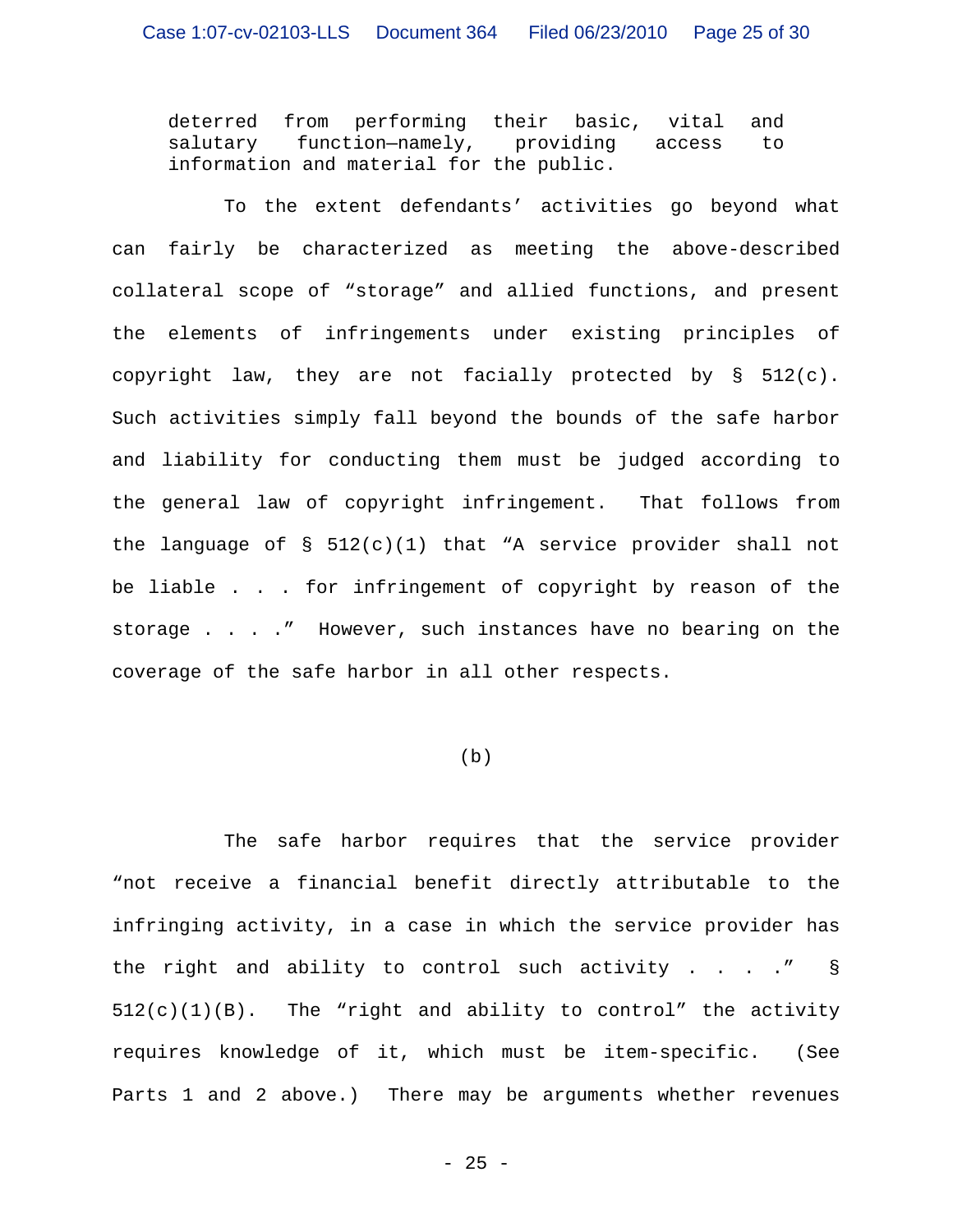from advertising, applied equally to space regardless of whether its contents are or are not infringing, are "directly attributable to" infringements, but in any event the provider must know of the particular case before he can control it. As shown by the discussion in Parts 1 and 2 above, the provider need not monitor or seek out facts indicating such activity. If "red flags" identify infringing material with sufficient particularity, it must be taken down.

 $(c)$ 

 Three minor arguments do not singly or cumulatively affect YouTube's safe harbor coverage.

 (1) YouTube has implemented a policy of terminating a user after warnings from YouTube (stimulated by its receipt of DMCA notices) that the user has uploaded infringing matter (a "three strikes" repeat-infringer policy). That YouTube counts as only one strike against a user both (1) a single DMCA takedown notice identifying multiple videos uploaded by the user, and (2) multiple take-down notices identifying videos uploaded by the user received by YouTube within a two-hour period, does not mean that the policy was not "reasonably implemented" as required by § 512(i)(1)(A). In Corbis Corp. v. Amazon.com, Inc., 351 F. Supp. 2d 1090, 1105 (W.D. Wash. 2004), in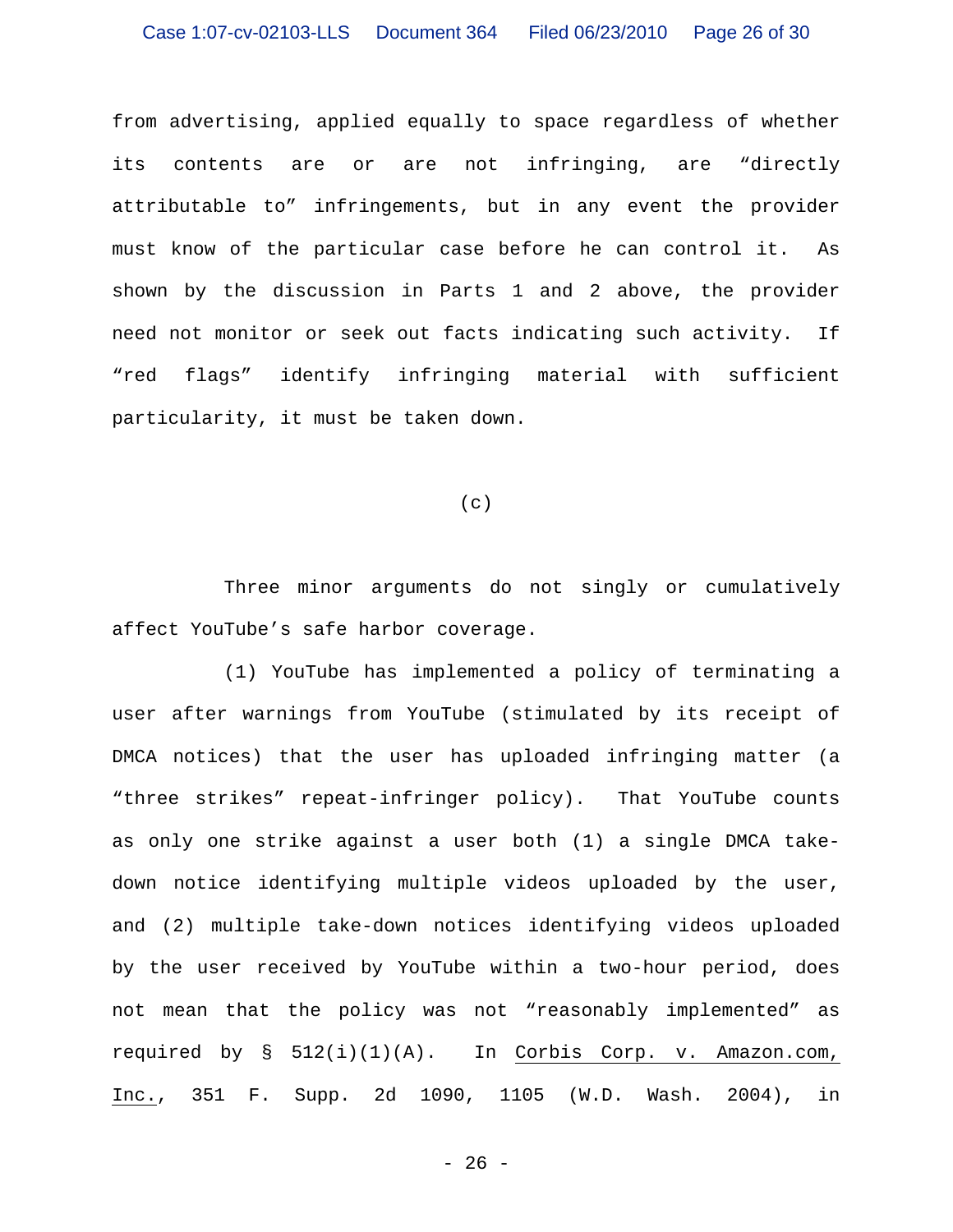evaluating whether Amazon complied with § 512(i), the Court stated that even DMCA-compliant notices "did not, in themselves, provide evidence of blatant copyright infringement." In UMG Recordings, Inc. v. Veoh Networks, Inc., 665 F. Supp. 2d 1099, 1116, 1118 (C.D. Cal. 2009), the Court upheld Veoh's policy of terminating users after a second warning, even if the first warning resulted from a take-down notice listing multiple infringements. It stated:

As the Corbis court noted, "[t]he key term, 'repeat infringer,' is not defined. . . . The fact that Congress chose not to adopt such specific provisions when defining a user policy indicates its intent to leave the policy requirements, and the subsequent obligations of the service providers, loosely defined." Corbis, 351 F.Supp.2d at 1100-01. This Court finds that Veoh's policy satisfies Congress's intent that "those who repeatedly or flagrantly abuse their access to the Internet through disrespect for the intellectual property rights of others should know that there is a realistic threat of losing that access." H.R. Rep. 105-551(II), at 61.

Id. at 1118. (alteration and omission in original).

 (2) In its "Claim Your Content" system, YouTube used Audible Magic, a fingerprinting tool which removed an offending video automatically if it matched some portion of a reference video submitted by a copyright owner who had designated this service. It also removed a video if the rights-holder operated a manual function after viewing the infringing video. YouTube assigned strikes only when the rights-holder manually requested the video to be removed. Requiring the rights-holder to take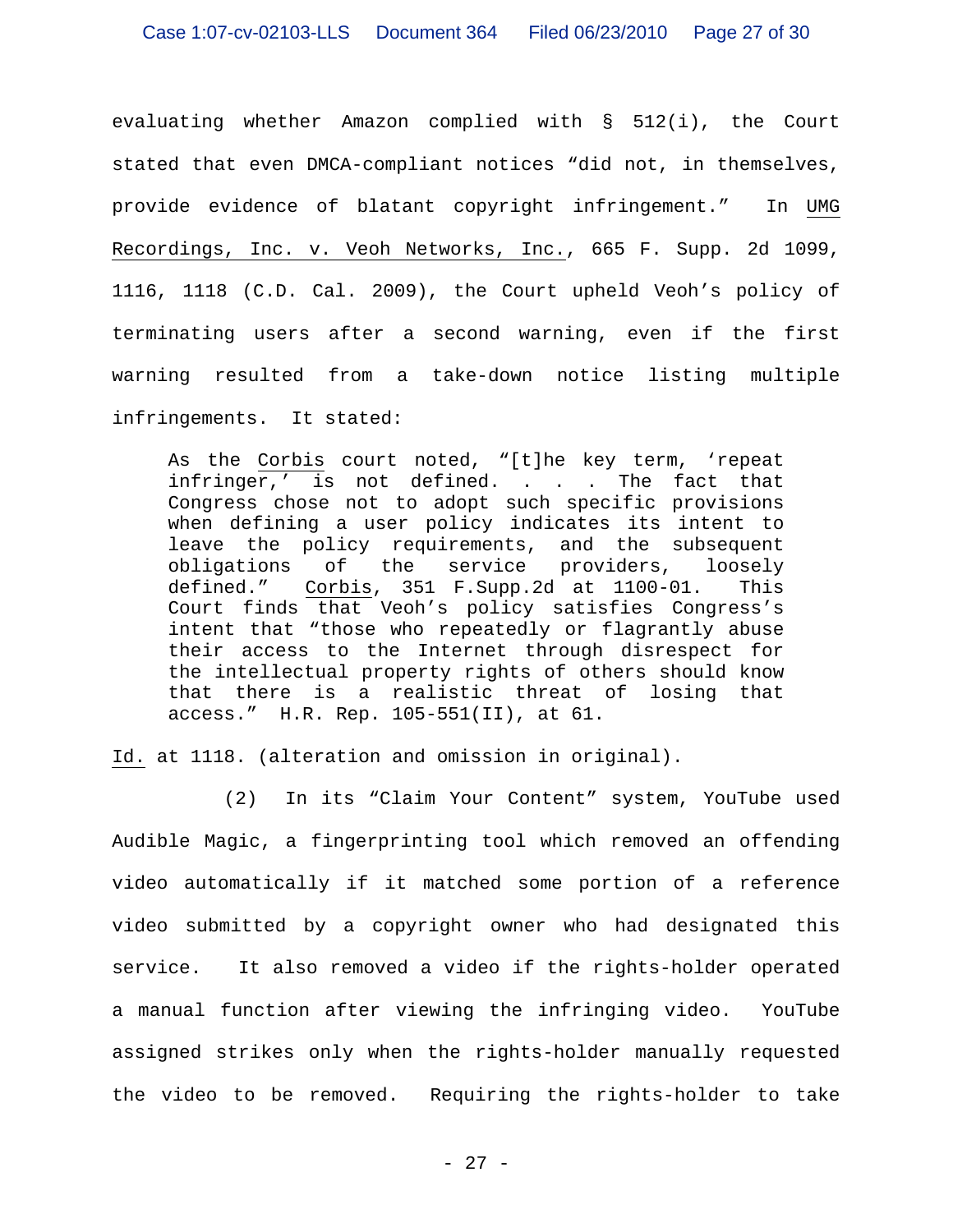that position does not violate § 512(i)(1)(A). See UMG Recordings, 665 F. Supp. 2d at 1116-18 (automated Audible Magic filter "does not meet the standard of reliability and verifiability required by the Ninth Circuit in order to justify terminating a user's account"); see also Perfect 10, Inc. v. CCBill LLC, 488 F.3d 1102, 1112 (9th Cir. 2007) ("We therefore do not require a service provider to start potentially invasive proceedings if the complainant is unwilling to state under penalty of perjury that he is an authorized representative of the copyright owner, and that he has a good-faith belief that the material is unlicensed.").

 YouTube's initial hesitation in counting such rightsholder requests as strikes was reasonable: the six month delay was needed to monitor the system's use by rights-holders, and for engineering work to assure that strikes would be assigned accurately.

 (3) Plaintiffs complain that YouTube removes only the specific clips identified in DMCA notices, and not other clips which infringe the same works. They point to the provision in § 512(c)(3)(A)(ii) that a notification must include "Identification of the copyrighted work claimed to have been infringed, or, if multiple copyrighted works at a single online site are covered by a single notification, a representative list of such works at that site." This "representative list"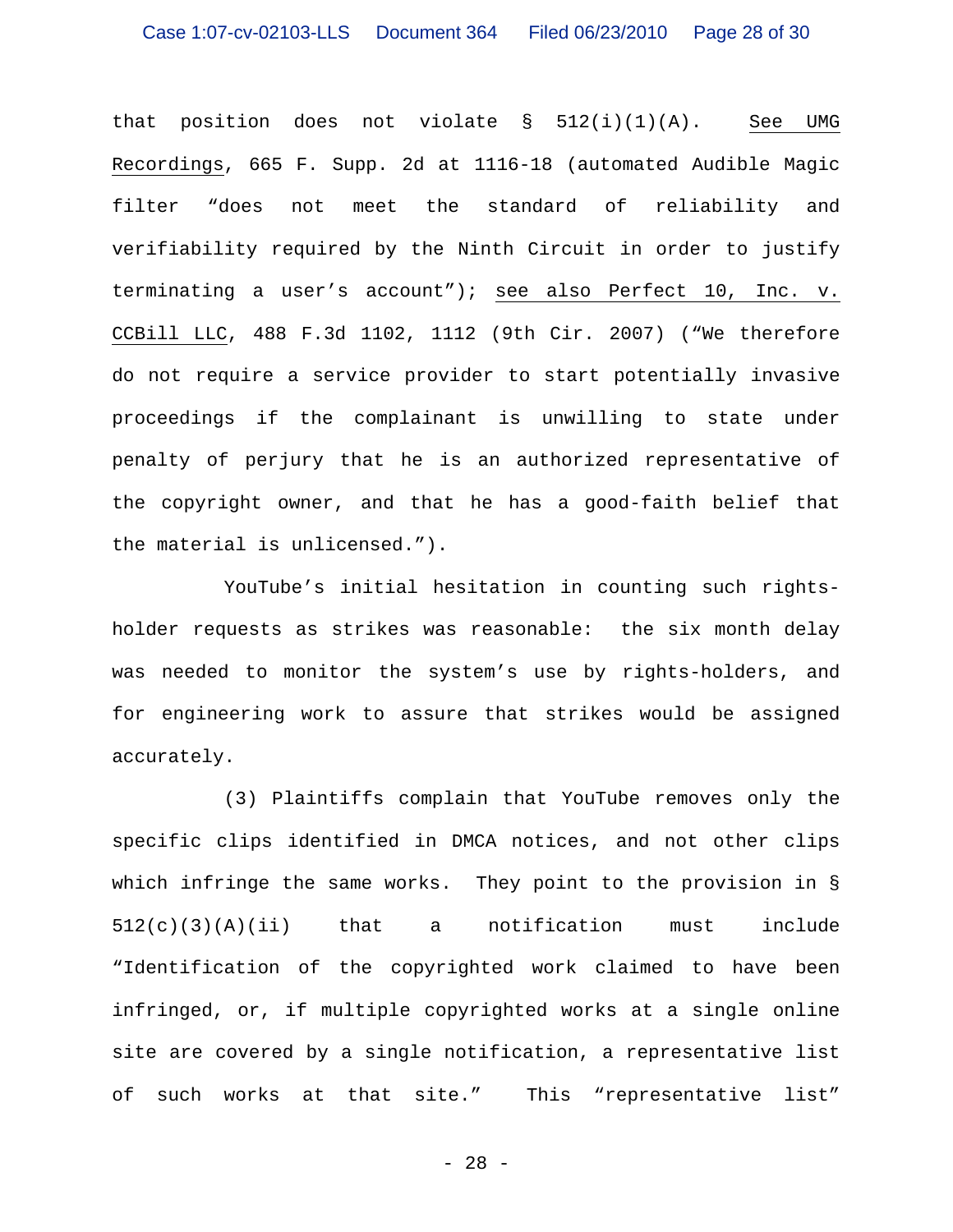reference would eviscerate the required specificity of notice (see discussion in Parts 1 and 2 above) if it were construed to mean a merely generic description ("all works by Gershwin") without also giving the works' locations at the site, and would put the provider to the factual search forbidden by § 512(m). Although the statute states that the "works" may be described representatively,  $512(c)(3)(A)(ii)$ , the subsection which immediately follows requires that the identification of the infringing material that is to be removed must be accompanied by "information reasonably sufficient to permit the service provider to locate the material."  $512(c)(3)(A)(iii)$ . See House Report at 55; Senate Report at 46: "An example of such sufficient information would be a copy or description of the allegedly infringing material and the so-called "uniform resource locator" (URL) (i.e., web site address) which allegedly contains the infringing material." See also UMG Recordings, 665 F. Supp. 2d at 1109-10 (DMCA notices which demanded removal of unspecified clips of video recordings by certain artists did not provide "'information reasonably sufficient to permit the service provider to locate [such] material.'") (alteration in original).